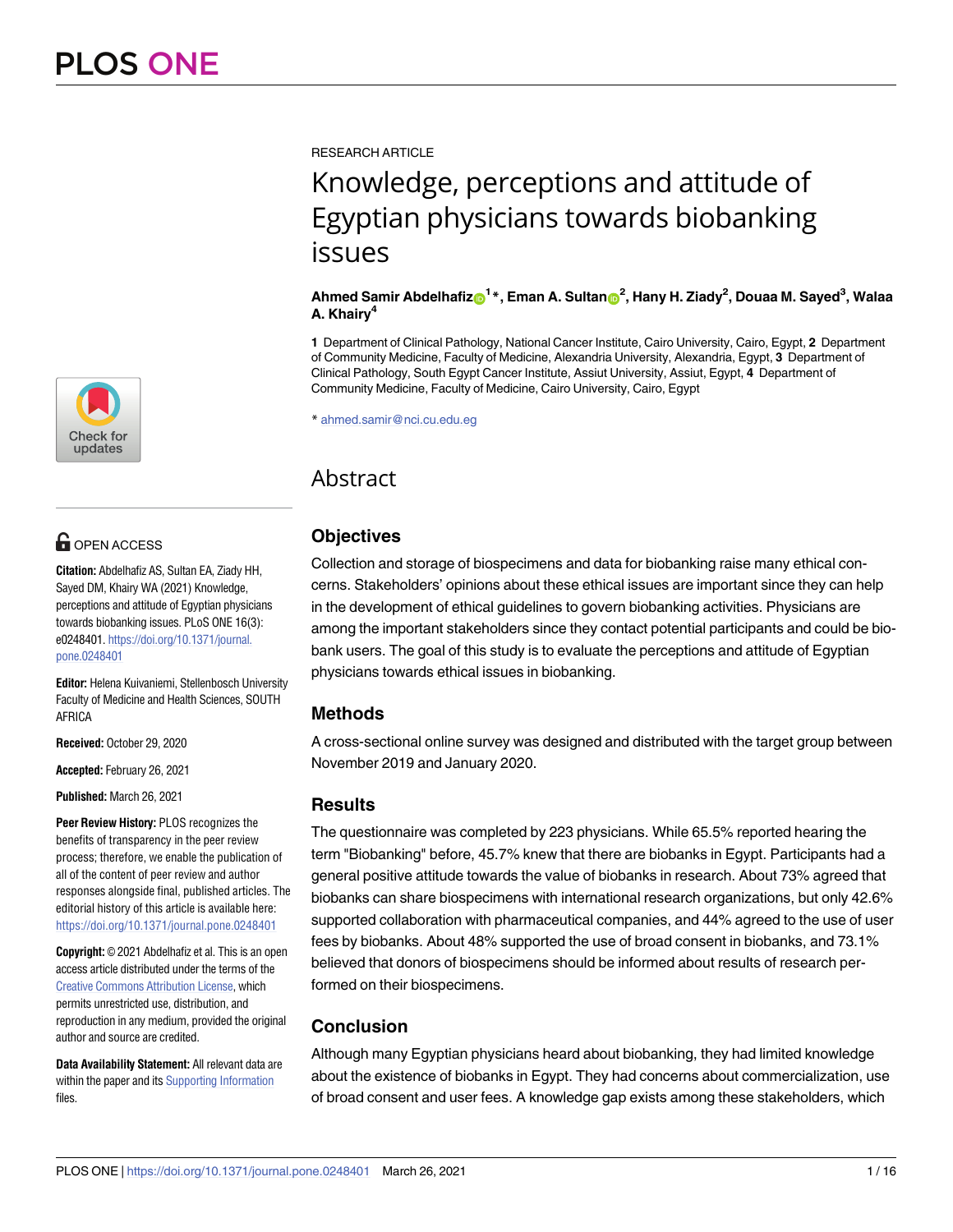<span id="page-1-0"></span>**Funding:** The author(s) received no specific funding for this work.

**Competing interests:** The authors have declared that no competing interests exist.

should be covered by different educational activities. Community discussions should start to reach consensus about the issues of commercialization and return of research results.

## **Introduction**

The complete mapping of the human genome has greatly expanded our ability to better understand the genetic basis of human disease and to improve management, thus ushering in new era of personalized medicine [[1,](#page-12-0) [2\]](#page-12-0). This development has led to the need for the establishment of biobanks which are able to collect and supply large amounts of samples and data required to conduct large genomic studies [\[3](#page-12-0)].

Genomic research supported by population biobanks is growing worldwide, guided by the hope that this research will lead to better disease prevention and treatment through novel drug targeting, personalized treatment, as well as prediction of disease risk  $[1, 2, 4, 5]$  $[1, 2, 4, 5]$  $[1, 2, 4, 5]$  $[1, 2, 4, 5]$  $[1, 2, 4, 5]$  $[1, 2, 4, 5]$  $[1, 2, 4, 5]$ . In addition to population-based biobanks, human biobanks can be disease-based (collecting samples from patients with a specific disease or a group of related diseases), genetic (DNA/RNA), projectdriven, or tissue versus multiple specimen types. They can be non-profit, commercial, or even virtual (a virtual biobank is an electronic database of biospecimens and data that exists independent of the location of the stored samples) [\[5–9\]](#page-12-0).

Major changes in the research environment and how research is conducted, including the growth of multi-institutional projects with large amounts of data being shared, as well as the concomitant advances in genomic technologies, have raised new ethical questions [\[10\]](#page-12-0). These include, among others, questions about privacy and confidentiality, protection of human subjects, benefit sharing, protection of innovation and intellectual property rights, commercialization, and the ethics of genomic data-sharing [[10](#page-12-0), [11](#page-12-0)].

In Egypt, eight disease-based biobanks have been founded in the past few years in order to support both clinical and genomic research [[12](#page-12-0)]. Locations of these biobanks were chosen with aim of them being equally geographically distributed. They are located in six governorates, starting with Alexandria in the north to Luxor and Aswan in southern Egypt. All of them are non-profit and are affiliated to universities or nongovernmental organizations. Although the number of biobanks and their research activities are growing in Egypt, no specific guidelines or regulations for biobanks have been formulated. In Egypt, the only 'guidelines' to biobank related research may lie in a number of chapters within a few medical documents [\[13\]](#page-12-0). Ethical, legal, and social issues (ELSI) are currently among the hottest topics in biobanking research. The absence of full ethical and regulatory frameworks that would govern genomic studies and biobanking activities represents one of the most pressing research-related ethical challenges in many African countries, including Egypt [[14\]](#page-12-0). Most research ethics committees (RECs) in Egypt use international research ethics guidelines, such as the Declaration of Helsinki and guidelines of the Council for International Organizations of Medical Sciences (CIOMS) and/or the Islamic Organization for Medical Sciences (IOMS) to review research protocols [\[15\]](#page-12-0).

While biobanking is growing in Egypt, newly developed biobanks aim at achieving longterm sustainability, which represents one of the biggest challenges for biobanks [\[16\]](#page-12-0). Social, operational, as well as financial aspects should be taken into consideration when deliberating plans aimed at achieving the sustainability of a biobank [[17](#page-12-0), [18](#page-13-0)]. Social sustainability, which focuses on maintaining the acceptability of biobanks and their activities among their potential stakeholders through proper engagement, is among the important ELSI issues [[17](#page-12-0)].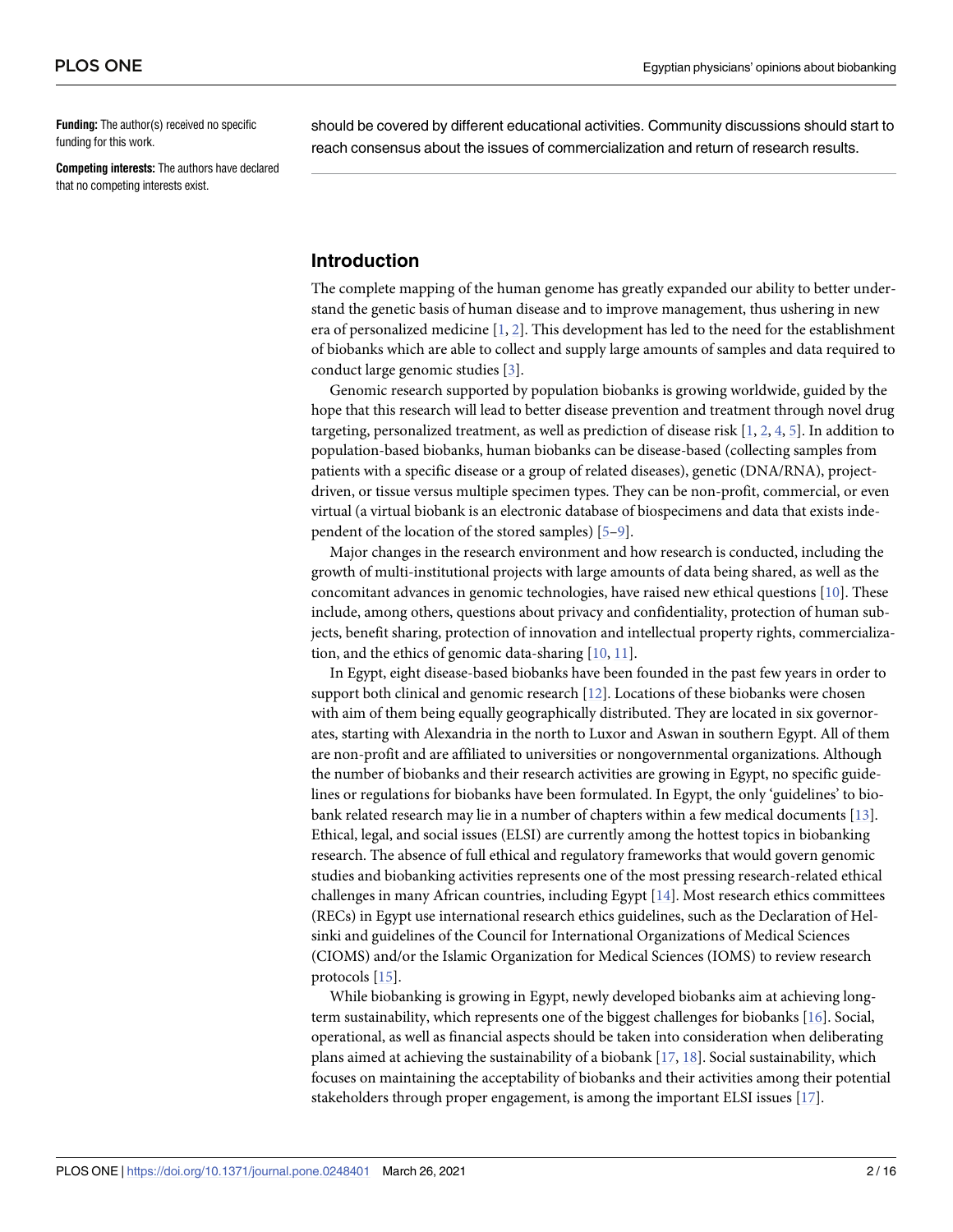<span id="page-2-0"></span>Biobank stakeholders include participants, physicians, researchers, research institutions, funders, as well as ethics committees [[2](#page-12-0), [16](#page-12-0)]. It is important to formulate proper strategies that would aid in identifying, communicating with and engaging all potential stakeholders in order to achieve mutual benefit [[18](#page-13-0)]. The development of local ethical guidelines to govern biobanking should take into consideration the views of different stakeholders. The first step of building a good relationship between biobanks and their different stakeholders is to survey their prior knowledge and attitudes with regards to the concept of biobanking and related ethical issues.

In a previous work, we reported on the attitudes and prior knowledge of Egyptian patients as potential stakeholders of biobanking [[7\]](#page-12-0). Building on our first report that focused on patients, we examined, in this work, the perceptions, attitudes and knowledge of Egyptian physicians of biobanking and biobanking activities in Egypt.

#### **Subjects and methods**

#### **Study design, participants, sampling and setting**

A cross-sectional online survey was designed to for the purposes of this study. The target population was Egyptian physicians currently working in Egypt at different public and private health centers, who work in three governorates representing the three main geographical regions of Egypt; the north (Alexandria governorate), the capital or "the centre" (Cairo governorate), and the south (Assiut governorate). Sample size was determined using the Epi Info 7 software based on the expected probability of positive attitude of health professionals towards biobanking (82.9%) [\[19\]](#page-13-0) at a 95% confidence interval, limit of precision of 5%, with a design effect of 1.0. The calculated sample size stood at 218 participants.

#### **Study tool and data collection**

An online English-language questionnaire was constructed. An introduction preceded the first section of the questionnaire on Google Forms. The introduction included a brief explanation of what biobanks were and a summary of their role in research. This was supplemented by a number of links to videos and sources of further reading about biobanks (S1 [File\)](#page-11-0). The survey questionnaire was comprised of three main sections; a) sociodemographic information; b) basic prior knowledge of biobanking; and c) perceptions and attitudes towards biobanking. Participants were asked to record their level of agreement with survey items (statements) by using a 5-point Likert scale (strongly agree  $= 5$ , agree  $= 4$ , unsure  $= 3$ , disagree  $= 2$  and strongly  $disagree = 1$ ).

A preliminary phase was conducted in order to assess the validity and reliability of the questionnaire before its wider use. For the assessment of validity, three Egyptian experts in the field of biomedical research were asked to assess the degree to which items in the questionnaires were relevant and could correctly measure prior knowledge and attitudes of physicians towards biobanking. After that, corrections were done as per the experts' remarks. For the assessment of reliability, 15 physicians were asked to respond to the questionnaire twice. Responses were collected three weeks apart. The results showed an adequacy of both internal consistency reliability (Cronbach's alpha = 0.78), and test-retest reliability (intra-class correlation coefficient =  $0.97$  [ $20$ ].

During the data collection phase, participants were invited to participate in the study via emails and through different social media platforms. The participants were recruited using the convenient sampling technique, which facilitated reaching the required sample size within the available time and resources. The questionnaire was designed on Google Forms, and those who agreed to participate were asked to use the link in the invitation e-mail/message to reach the questionnaire. The purpose of the survey was explained both in e-mail messages and posts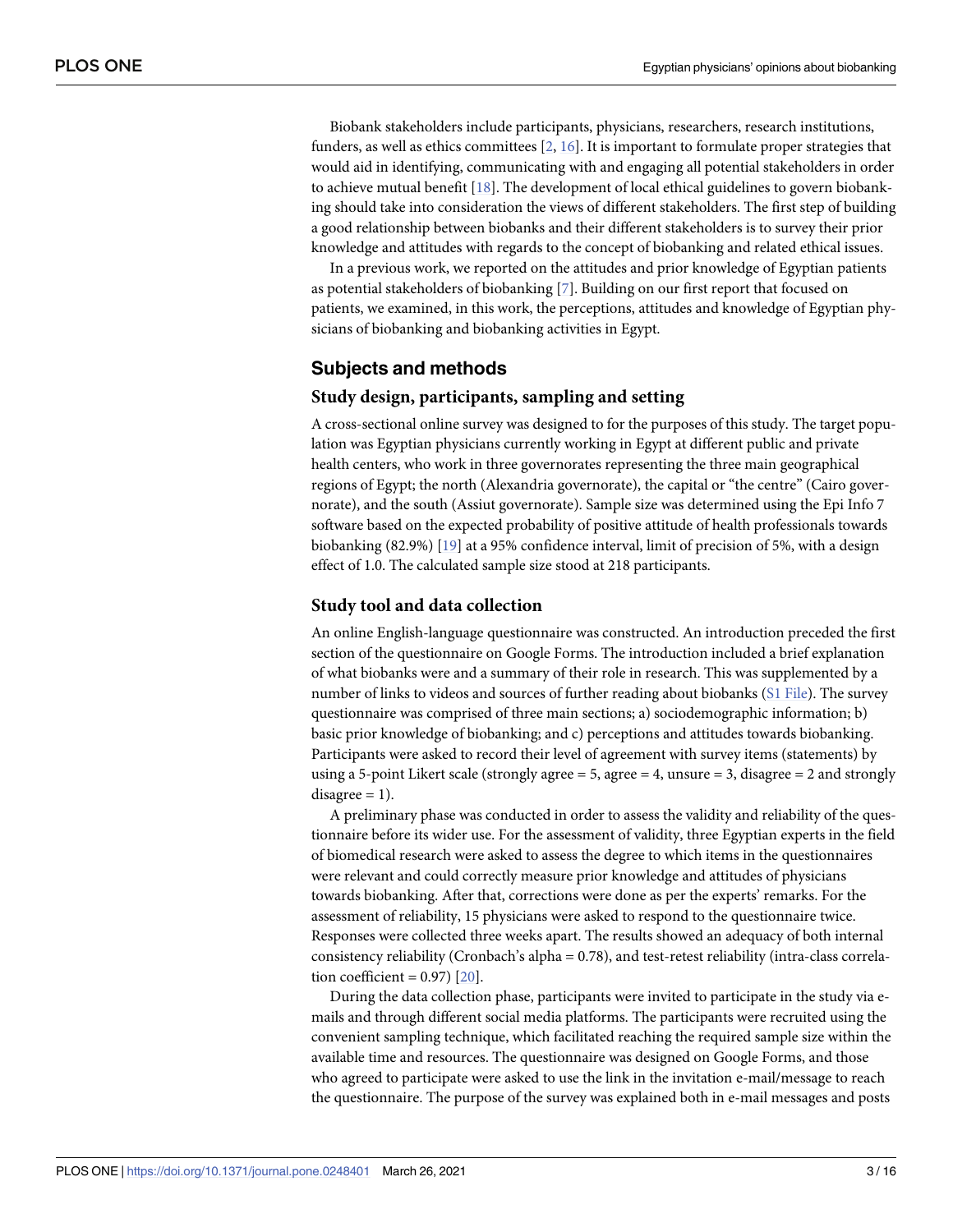<span id="page-3-0"></span>made on social media pages. A four-month period was required to achieve the required sample size. Data were collected between November 2019 and January 2020.

#### **Statistical analysis**

All data analyses were performed using the Statistical Package for the Social Sciences (SPSS) software, version 22. Data were presented as numbers and percentages for categorical variables, and as means and standard deviations (SD) for quantitative continuous variables. The chi-square test was used for the purposes of testing associations between qualitative variables. In case of expected counts below 5, Fisher's exact test was used. All results were interpreted at a 5% level of significance.

#### **Ethical considerations**

The study was performed in accordance with relevant regulations [\[21\]](#page-13-0). Invited physicians were asked to carefully read the provided text in the Google form to fully orient themselves with the purpose of the survey and the relevant background information regarding biobanks. Informed consent was obtained using the following statement, which was shown to potential participants before starting to answer the questionnaire: "Completing this questionnaire and submitting it will be considered as your informed consent to participate in this study. You have the right to stop completing the questionnaire at any stage and to withdraw from participation." Those who responded to the questionnaire to completion were considered as having given their informed consents. Official approvals for implementation of the study were obtained from the Ethical Committee of the Faculty of Medicine at Alexandria University. Confidentiality of data was ensured throughout all phases of the study. Data were analyzed anonymously, with only members of the study in charge of data analysis having access to collected data. Confidentiality of data continued until the full manuscript was finalized. After publication, the data will be safely stored with continued maintenance of confidentiality.

#### **Results**

The questionnaire was completed and submitted by 223 out of 291 physicians, yielding a response rate of 76.6%. About half of the participants (47.1%) were from Cairo, followed by Alexandria (37.7%) and Assiut (15.2%). Demographic and biobanking related characteristics of the respondents are summarized in S1 [Table.](#page-11-0) Nearly half the respondents (43%) reported that blood sampling was part/would be part of their current or future research, while only 38.1% and 25.1% of participants gave analogous responses with regards to tissue and saliva/ urine samples respectively. Most physicians (79.4%) reported having never attended any type of scientific event that had discussed biobanking.

Physicians' responses to the 'basic knowledge' items are detailed in Table 1. About two thirds of physicians reported having heard the term "biobanking" before. However, only 45.7% had knowledge about the existence of a number of biobanks in Egypt.

| Knowledge item                                    | Number | Percent |
|---------------------------------------------------|--------|---------|
| I have heard the term "Biobanking" before         | 146    | 65.5    |
| There is a biobank in my institute                | 69     | 30.9    |
| There are several biobanks in Egypt               | 102    | 45.7    |
| There is a law that governs biobank work in Egypt | 114    | 51.1    |

**Table 1. Basic knowledge about Biobanking among the respondents (n = 223).**

<https://doi.org/10.1371/journal.pone.0248401.t001>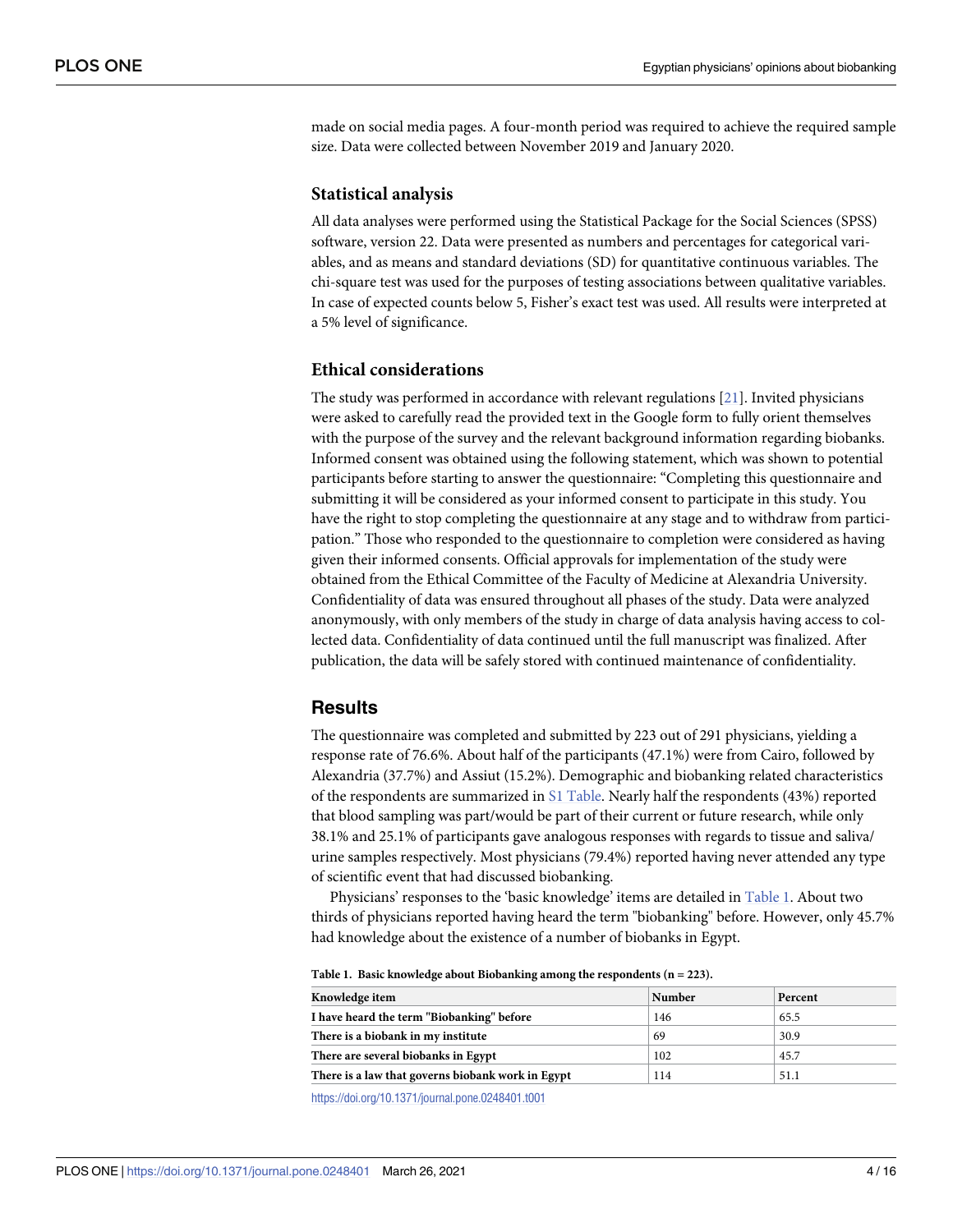| <b>Survey Items</b>                                                                                                  | <b>Level of Agreement</b> |                          |       |      |        |      |                 |      |   |                                    |  |  |  |
|----------------------------------------------------------------------------------------------------------------------|---------------------------|--------------------------|-------|------|--------|------|-----------------|------|---|------------------------------------|--|--|--|
|                                                                                                                      |                           | <b>Strongly</b><br>Agree | Agree |      | Unsure |      | <b>Disagree</b> |      |   | <b>Strongly</b><br><b>Disagree</b> |  |  |  |
|                                                                                                                      | N                         | $\%$                     | N     | $\%$ | N      | $\%$ | N               | $\%$ | N | %                                  |  |  |  |
| 1. I think that the presence of biobanks is important for the development of new treatments                          | 115                       | 51.6                     | 98    | 43.9 | 9      | 4.0  | $\Omega$        | 0.0  |   | 0.4                                |  |  |  |
| 2. I think that the presence of biobanks is important for the development of new methods of<br>diagnosis             | 114                       | 51.1                     | 96    | 43.0 | 12     | 5.4  | $\mathbf{0}$    | 0.0  |   | 0.4                                |  |  |  |
| 3. I think biobanks can make a difference in biomedical research in general                                          | 116                       | 52.0                     | 98    | 43.9 | 8      | 3.6  | $\Omega$        | 0.0  |   | 0.4                                |  |  |  |
| 4. I think biobanks can make a difference in aspects related to quality of samples and data<br>provided for research | 104                       | 46.6                     | 102   | 45.7 | 16     | 7.2  | $\mathbf{0}$    | 0.0  |   | 0.4                                |  |  |  |
| 5. In the future, I will be interested in applying to get samples for my research from the<br>biobank                | 78                        | 35.0                     | 96    | 43.0 | 46     | 20.6 | $\overline{2}$  | 0.9  |   | 0.4                                |  |  |  |
| 6. I would be willing to help create a biobank in my institute                                                       | 81                        | 36.3                     | 91    | 40.8 | 47     | 21.1 |                 | 0.4  | 3 | 1.3                                |  |  |  |
| 7. I will donate samples myself and will ask my relatives to donate samples to the biobank                           | 45                        | 20.2                     | 79    | 35.4 | 87     | 39.0 | 8               | 3.6  | 4 | 1.8                                |  |  |  |
| 8. If there is a biobank in my institution, I will inform my patients about it                                       | 80                        | 35.9                     | 108   | 48.4 | 31     | 13.9 | $\overline{2}$  | 0.9  | 2 | 0.9                                |  |  |  |
| 9. I would like more information about biobanks to be more readily available                                         | 141                       | 63.2                     | 76    | 34.1 | 5      | 2.2  | $\mathbf{0}$    | 0.0  |   | 0.4                                |  |  |  |
| 10. If there is a course/lecture/conference about Biobanking, I will be interested in attending                      | 77                        | 34.5                     | 113   | 50.7 | 31     | 13.9 | $\mathbf{0}$    | 0.0  | 2 | 0.9                                |  |  |  |
| 11. Donating samples for research is in line with religious beliefs                                                  | 61                        | 27.4                     | 88    | 39.5 | 67     | 30.0 | 4               | 1.8  | 3 | 1.3                                |  |  |  |

#### <span id="page-4-0"></span>Table 2. Level of agreement of the respondents to the survey items regarding general attitudes towards biobanking  $(n = 223)$ .

<https://doi.org/10.1371/journal.pone.0248401.t002>

Table 2 summarizes participants' general attitudes towards biobanking. The majority of participants' responses towards the survey items indicated positive attitudes towards biobanking (strongly agree–agree). It is noteworthy that physicians reported the highest level of agreement (strongly agree–agree) in response to the following statements "*I would like more information about biobanks to be more readily available*" (97.3%); "*I think biobanks can make a difference in biomedical research in general*" (95.9%); "*The presence of biobanks is important for the development of new treatments*" (95.5%); and "*The presence of biobanks is important for the development of new methods of diagnosis*" (94.1%). Moreover, the following statements yielded the highest level of uncertainty (a response of 'unsure') among participants: *"I will donate samples myself and will ask my relatives to donate samples to a biobank"* (39%); "*Donating samples* for research is in line with my religious beliefs" (30%); "I would be willing to help create a biobank *at my institute*" (21.1%); and "*In the future*, *I will be interested in applying to acquire samples for research from a biobank*" (20.6%).

Table 3 outlines participants' responses with regards to issues of privacy, data sharing and access to data. The highest level of disagreement, at 41.3% (strongly disagree–disagree), was in

|  |  |  |  |  |  | Table 3. Level of agreement of the respondents to the survey items regarding privacy, sharing and access issues $(n = 223)$ . |
|--|--|--|--|--|--|-------------------------------------------------------------------------------------------------------------------------------|
|--|--|--|--|--|--|-------------------------------------------------------------------------------------------------------------------------------|

| <b>Survey Items</b>                                                                            | <b>Level of Agreement</b> |      |       |      |        |      |                 |      |    |                             |  |  |  |
|------------------------------------------------------------------------------------------------|---------------------------|------|-------|------|--------|------|-----------------|------|----|-----------------------------|--|--|--|
|                                                                                                | <b>Strongly</b><br>Agree  |      | Agree |      | Unsure |      | <b>Disagree</b> |      |    | Strongly<br><b>Disagree</b> |  |  |  |
|                                                                                                | N                         | $\%$ | N     | %    | N      | %    | N               | %    | N  | %                           |  |  |  |
| 1. Biobanks can share samples and data with international research organizations               | 62                        | 27.8 | 101   | 45.3 | 39     | 17.5 | 13              | 5.8  | 8  | 3.6                         |  |  |  |
| 2. Biobanks can share samples and data with commercial and pharmaceutical companies            | 24                        | 10.8 | 71    | 31.8 | 60     | 26.9 | 38              | 17.0 | 30 | 13.5                        |  |  |  |
| 3. The biobank may provide any medical information to insurance companies                      |                           | 7.2  | 55    | 24.7 | 67     | 30.0 | 50              | 22.4 | 35 | 15.7                        |  |  |  |
| 4. The biobank may provide any medical information to treating physician                       | 56                        | 25.1 | 127   | 57.0 | 29     | 13.0 | 6               | 2.7  | 5  | 2.2                         |  |  |  |
| 5. The biobank can provide any medical information to government                               |                           | 10.3 | 77    | 34.5 | 62     | 27.8 | 34              | 15.2 | 27 | 12.1                        |  |  |  |
| 6. The biobank can provide confidential medical information to legal authorities if asked      | 28                        | 12.6 | 97    | 43.5 | 48     | 21.5 | 28              | 12.6 | 22 | 9.9                         |  |  |  |
| 7. I will not donate my samples to a biobank because my identity could be known through my DNA | 10                        | 4.5  | 35    | 15.7 | 86     | 38.6 | 74              | 33.2 | 18 | 8.1                         |  |  |  |

<https://doi.org/10.1371/journal.pone.0248401.t003>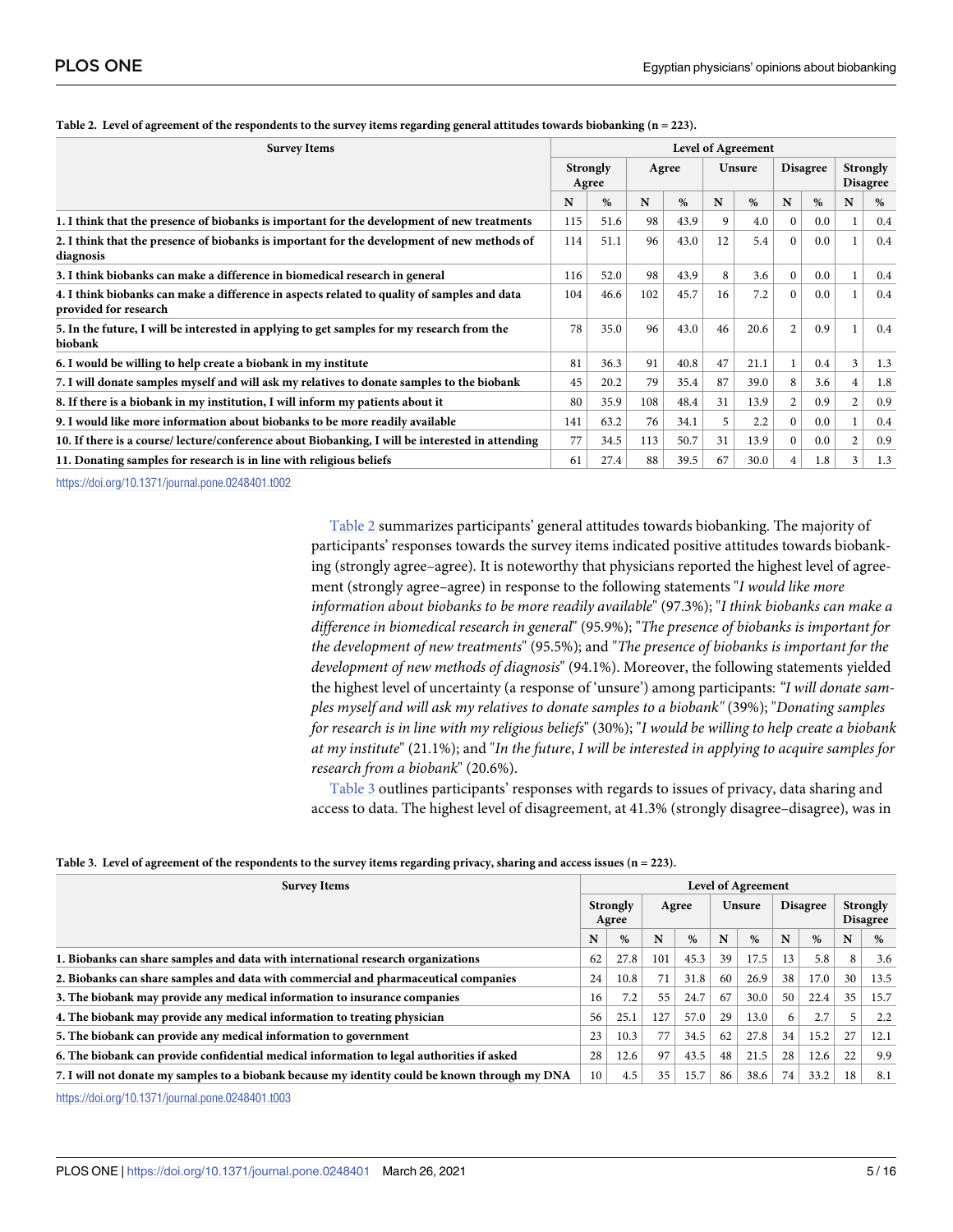| <b>Survey Items</b>                                                                                                          | <b>Level of Agreement</b> |      |     |      |       |      |        |      |                 |     |  |                             |
|------------------------------------------------------------------------------------------------------------------------------|---------------------------|------|-----|------|-------|------|--------|------|-----------------|-----|--|-----------------------------|
|                                                                                                                              | Strongly<br>Agree         |      |     |      | Agree |      | Unsure |      | <b>Disagree</b> |     |  | Strongly<br><b>Disagree</b> |
|                                                                                                                              | N                         | %    | N   | %    | N     | $\%$ | N      | %    | N               | %   |  |                             |
| 1. A participant who donates blood for scientific research on genes and environment remains in<br>control over his/her blood | 22                        | 9.9  | 81  | 36.3 | 72    | 32.3 | 42     | 18.8 | 6               | 2.7 |  |                             |
| 2. Biobanks owns the stored samples                                                                                          | 14                        | 6.3  | 65  | 29.1 | 71    | 31.8 | 59     | 26.5 | 14 <sup>7</sup> | 6.3 |  |                             |
| 3. Biobanks are just in custody of the samples, but don't own them.                                                          | 34                        | 15.2 | 108 | 48.4 | 50    | 22.4 | 28     | 12.6 | 3               | 1.3 |  |                             |
| 4. Biobanks may charge user fees for samples that are distributed to researchers.                                            | 12                        | 5.4  | 86  | 38.6 | 63    | 28.3 | 45     | 20.2 | 17              | 7.6 |  |                             |
| 5. A transparent policy for distribution of samples to researchers should exist.                                             | 124                       | 55.6 | 86  | 38.6 | 10    | 4.5  |        | 0.4  | 2               | 0.9 |  |                             |

<span id="page-5-0"></span>**Table 4. Level of agreement of the respondents to the survey items regarding governance (n = 223).**

<https://doi.org/10.1371/journal.pone.0248401.t004>

response to the following statement "*I will not donate my samples to a biobank because my identity could be known through my DNA*". On the other hand, the following statements yielded the highest levels of agreement (strongly agree–agree): "*Biobanks may provide any medical information to the treating physician*" (82.1%); and "*Biobanks may share samples and data with international research organizations*" (73.1%).

Responses to statements regarding issues of governance are presented in Table 4. Out of five survey statements, the majority of the physicians (94.2%) supported (strongly agree– agree) the following statement: "*A transparent policy for distribution of samples to researchers should exist*". On the other hand, the statement asserting that "*biobanks own the stored samples*" attained the lowest level of agreement (35.4%) of the five statements in the governance section of the questionnaire.

With regards to consent and biobank participant's rights, most responses revealed a general agreement among physicians, as shown in Table 5. The following survey items yielded the highest level of agreement (strongly agree–agree) "*Participant's information and samples stored in the biobank should be protected and securely stored*" (96%); "*Sample donors should be informed in details of how their samples will be used*" (84.8%); "*Sample donors should be informed if their samples will be transferred abroad*" (78.1%). *Sample donors should be compensated by some means for their samples*" (48.5%); and *"A broad consent that does include every future research is more suitable for biobank work"* (47.9%).

Associations between demographic data and biobanking related variables and knowledge of biobanking are summarized in [S2](#page-11-0) and [S3](#page-11-0) Tables. Prior knowledge of the term "biobank" was significantly associated with two variables; gender  $(P = 0.019)$  and having attended a scientific event that discussed biobanking (P*<*0.001). No significant association was found between

| Table 5. Level of agreement of the respondents to the survey items regarding consent and participant's rights $(n = 223)$ . |  |  |  |
|-----------------------------------------------------------------------------------------------------------------------------|--|--|--|
|                                                                                                                             |  |  |  |

| <b>Survey Items</b>                                                                                   | <b>Level of Agreement</b> |                   |       |      |               |      |                 |      |          |                                    |
|-------------------------------------------------------------------------------------------------------|---------------------------|-------------------|-------|------|---------------|------|-----------------|------|----------|------------------------------------|
|                                                                                                       |                           | Strongly<br>Agree | Agree |      | <b>Unsure</b> |      | <b>Disagree</b> |      |          | <b>Strongly</b><br><b>Disagree</b> |
|                                                                                                       | N                         | %                 | N     | %    | N             | $\%$ | N               | $\%$ | N        | $\%$                               |
| 1. A broad consent that does not include every future research is more suitable for biobank work.     | 34                        | 15.2              | 73    | 32.7 | 82            | 36.8 | 24              | 10.8 | 10       | 4.5                                |
| 2. Participant information and samples stored in the biobank should be protected and securely stored. | 159                       | 71.3              | 55    | 24.7 | 6             | 2.7  |                 | 0.4  | h        | 0.9                                |
| 3. Sample donors should be compensated by some means for their samples                                | 28                        | 12.6              | 80    | 35.9 | 68            | 30.5 | 40              | 17.9 |          | 3.1                                |
| 4. Sample donors should be informed in detail how their samples will be used                          | 105                       | 47.1              | 84    | 37.7 | 19            | 8.5  | 11              | 4.9  | 4        | 1.8                                |
| 5. Sample donors should be informed if their samples will be transferred abroad                       | 111                       | 49.8              | 63    | 28.3 | 32            | 14.3 | 14              | 6.3  | 3        | 1.3                                |
| 6. Sample donors should be informed about results resulting from research on their samples            | 82                        | 36.8              | 81    | 36.3 | 44            | 19.7 | 16              | 7.2  | $\Omega$ | 0.0                                |

<https://doi.org/10.1371/journal.pone.0248401.t005>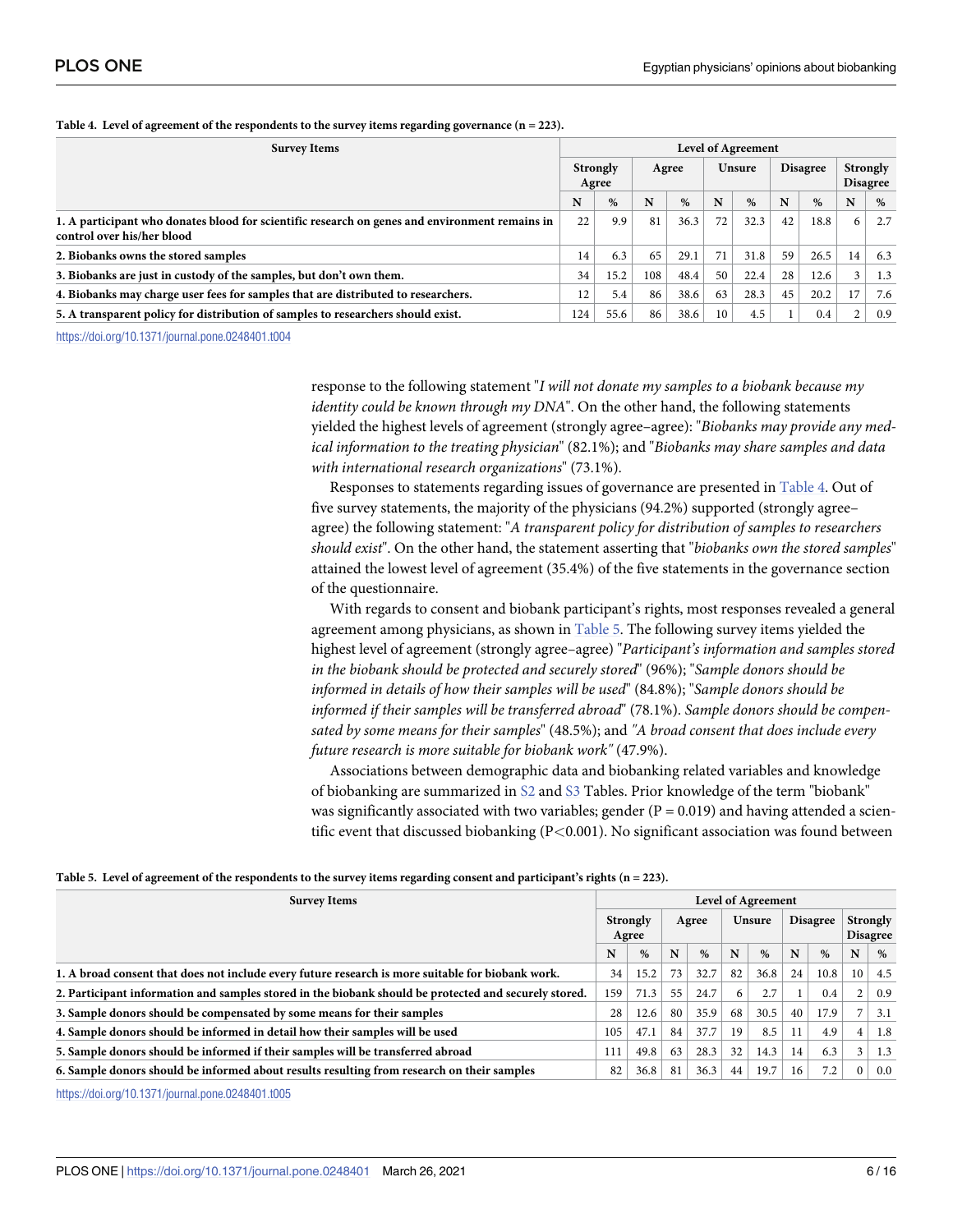<span id="page-6-0"></span>knowledge of the term "biobank" and age, residence, years of experience, affiliation, or specialty. There was no significant association between knowledge of biobanking and current or future research interests of the participant.

#### **Discussion**

The number and scope of activities of human biobanks have rapidly expanded in the last 20 years. Current genomic research involves the use of large numbers of samples collected from many participants in order to reach statistically significant healthcare-related conclusions [\[6\]](#page-12-0). In order to properly play their needed role in research, biobanks should be run under an effective governance framework. This framework should include rules and practices by which biobanks would ensure accountability, fairness, and transparency to funders, patients, researchers, as well as the society at large. Development of stakeholder engagement strategies is an important component of biobank governance [\[22\]](#page-13-0). Physicians are among the most important biobank stakeholders due to several reasons. Firstly, they communicate with patients, earn their trust, can directly educate them as to the importance of research and can ask for their permission to be contacted by biobank personnel [\[23\]](#page-13-0). Secondly, most physicians in Egypt have to engage in some level of research in the form of masters and/or doctorate research in order to attain specialty and sub-specialty certification. Such research may necessitate the use of biobanking services. Finally, all biobanks in Egypt are currently disease-based biobanks. Thus, it is important to engage with physicians and evaluate their perceptions and attitudes towards biobanking related issues, which was the goal of this study.

#### **1. Knowledge of biobanking**

Overall, responses showed that participants had an acceptable degree of knowledge of the meaning and function of biobanks, with 65.5% of participants indicating that they had heard of the term biobanks before [\(Table](#page-3-0) 1). In an earlier comparable survey of patients as stakeholders, we reported that more than 80% of participants had never heard of the term biobanking prior to participating in the survey [[7](#page-12-0)]. This disparity in knowledge between patients and physicians is comprehensible since physicians conduct research and thus become familiar with related terms. A previous study showed that there was a comparatively lower level of knowledge (36%) of biobanking among health professionals in Australia [[24](#page-13-0)]. This difference may be attributed to the differences between study populations since most health professionals in the Australian study were nurses. Despite recognizing the 'term 'biobanking,' less than half of our participants (45.7%) indicated knowledge of the existence of several biobanks in Egypt. This may reflect the lack of a comprehensive marketing strategy at these biobanks. This was also evident from the limited number of participates who reported attending any form of educational activity that discussed biobanking (S1 [Table](#page-11-0)). Knowledge about the term biobanking was significantly higher among those who had attended biobanking-related scientific events (S3 [Table](#page-11-0)). In our previous work, we were able to successfully communicate the concept of biobanking to undergraduate students of life sciences using different tools, including Facebook, the most popular social media platform in Egypt [\[12\]](#page-12-0). We recommend using social media platforms for the purposes of marketing the concept of biobanking among physicians as well, since the use of social media has also proven effective in communicating such concepts and related health issues with other stakeholders in Egypt [\[12,](#page-12-0) [25\]](#page-13-0).

#### **2. General attitude towards biobanking**

Results of this study indicated a general positive attitude towards biobanking and recognition of their value in biomedical research [\(Table](#page-4-0) 2); a result comparable to that reported by the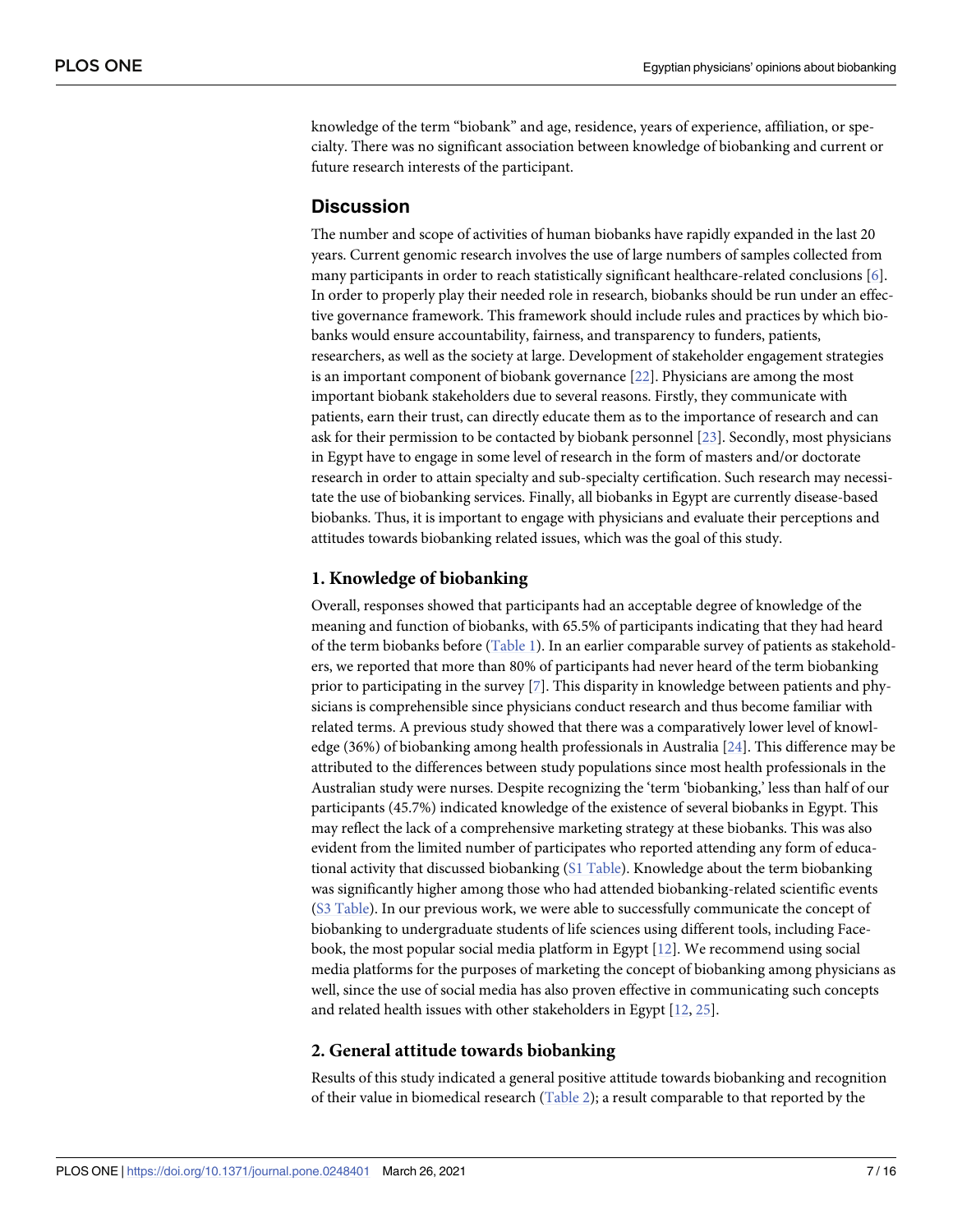<span id="page-7-0"></span>study conducted among health professionals in Australia [\[24\]](#page-13-0). Despite their positive attitude, only 55.6% of participants in this study were willing to donate their own samples or ask their family members to donate samples to biobanks. Interestingly, a similar proportion (57.7%) of 315 senior Egyptian medical students studying in medical schools in the same governorates (Cairo, Alexandria, and Assiut), who participated in a similar survey indicated a similar reluctance to donate samples or encourage family members to do so (data not published). Another comparable study to the current work reported a negative correlation between willingness to donate samples to biobanks and higher levels of education [[26](#page-13-0)]. Evidently, some physicians as well as medical students prefer to lead the process of patient care and research, but not to take part in it by donating their own samples. This may be due to possible concerns or fears with regards to participating, as subjects, in genetic research. These potential concerns should be explored in future studies, and they should be approached with respect.

Islam is the religion of the majority of Egyptians, which is followed by Christianity. The second article of the Egyptian constitution states that "Islam is the Religion of the State. Arabic is its official language, and the principle source of legislation is Islamic Jurisprudence" [[27](#page-13-0)]. In our study, about 30% of participants were not certain if the teachings of their religion allowed sample donation [\(Table](#page-4-0) 2). This was in contrast to the response of the majority of patients in our previous survey in which 86.5% of patients (Muslims and Christians) indicated that donating samples did not go against their religious beliefs. This might reflect the physicians, by nature, usually look for evidence-based opinions in both their practices as well as in their personal lives. Muslim religious scholars have indicated that Islam permits the establishment of research biobanks if autonomy is respected [[28](#page-13-0), [29](#page-13-0)]. In general, principles of confidentiality have received significant attention in the Holy Qur'an, the Sunnah (habits, practices, sayings, and commands of the Prophet Muhammad, and in Islamic juristic writings [\[28\]](#page-13-0). The website of the Qatar biobank, another majority Muslim country, states that "Islam is permissive when it comes to the use of biological information for research purposes if it is regulated within the context of culture and religion"[[30](#page-13-0)]. All in all, religious beliefs do not appear to represent a barrier to the establishment and work of biobanks in Egypt if the general values of research ethics are respected.

## **3. Perception and attitudes regarding privacy, access, and sharing of samples**

Biobanks collect and store samples and data in order to provide them to researchers for use in different research projects. Strong governance and transparent policies regulating access to these sample and data collections should be formulated [[31](#page-13-0)]. In general, access to samples and data should be governed with emphasis on scientific quality of research proposals, prioritizing research of value and ethical soundness [[31](#page-13-0)]. Maintaining proper governance of access is often met by challenges stemming from the different and sometimes conflicting interests of stakeholders, including biobank managers (who may seek academic or financial recognition of their efforts when material or data are used in research); researchers, who pursue their own research interests when they ask for access for samples and data; and funders, who may oblige biobanks to only permit the use of samples and data in research of high scientific and social value [\[31\]](#page-13-0).

Although sharing different types of samples and data across borders is now a routine part of international collaborative research, several challenges are often associated with this practice. Those include the need to protect the confidentiality of participants, assure benefit sharing, protect intellectual property rights, and decide on who claims authorship of resultant publications [[32](#page-13-0), [33](#page-13-0)]. Concerns over sharing samples with international collaborators are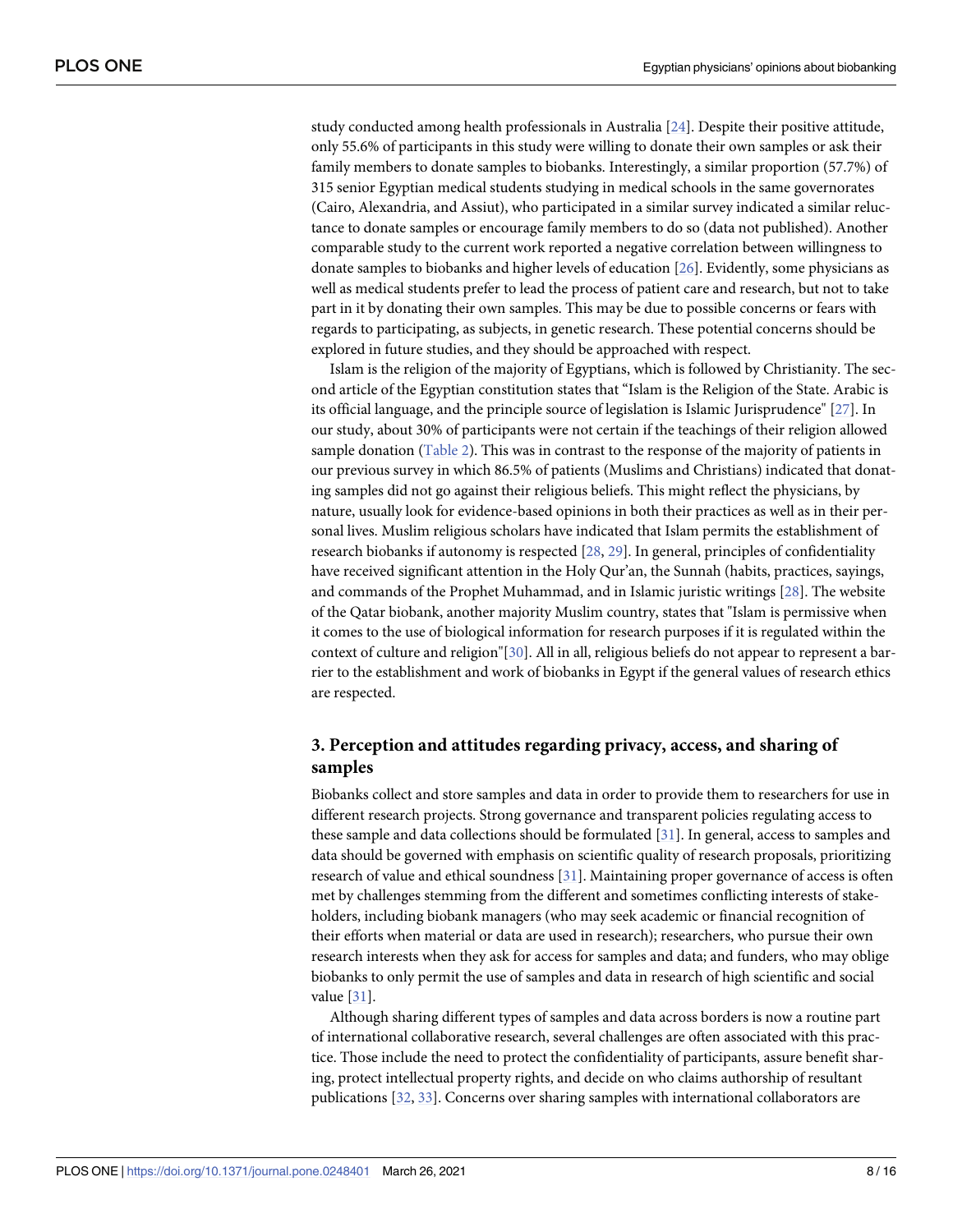<span id="page-8-0"></span>particularly strong in Egypt. A recent law passed by the Egyptian Parliament attempted to set restrictions over the transport of samples abroad [\[34\]](#page-13-0). The law was rejected by the president, who objected to some of its articles [\[35\]](#page-13-0). The initial passage of this law reflected the fears of policy makers in Egypt of the potential problems associated with sharing samples internationally. Similarly, many members of RECs in Africa reported strong concerns about the practice of exportation and storage of tissue samples at international institutions, citing fears of the possible exploitation of both African researchers and populations [[14](#page-12-0)].

Most participants in our survey, and in contrast to the patients (as stakeholders) in our previous survey [[7\]](#page-12-0), supported sample and data sharing with international research organizations [\(Table](#page-4-0) 3). However, collaboration with commercial and pharmaceutical companies represented a concern for them, with only 42.6% agreeing to the idea of sharing samples with commercial and pharmaceutical companies. Although commercialization represents one means of achieving financial sustainability [\[18\]](#page-13-0), it raises ethical questions regarding fair sharing of benefits and represents a concern for biobank sample donors [[36](#page-13-0)]. Concerns about biobank commercialization are linked to fears of losing control of public biobank resources to for-profit companies and organizations, which may stand in contradiction to the altruistic purposes for which participants volunteer to donate [[36](#page-13-0), [37\]](#page-13-0). Benefit sharing can provide a solution to this dilemma. If genetic data are used to generate healthcare-related benefits, fair distribution of these benefits should be carried out, and these benefits should reach the community which had supplied the genetic material used to generate data resulting in these benefits [[38](#page-14-0)].

In our previous study, less than 28% of our survey participants supported sharing their potential samples with pharmaceutical companies [[7](#page-12-0)]. We believe that several stakeholders in Egypt are not yet ready to explore commercialization due to fears of possible misuse of samples and data. That is why we recommend that the commercialization of biobanks in Egypt be delayed until these concerns are fully addressed. We also think that sample and data sharing across borders should be regulated by law, which should aim to balance the benefits of sharing samples with potential risks.

Protecting the privacy of biobank participants is one of the jobs of biobanks and was stipulated for in the standard operating procedures (SOPs) of Egyptian biobanks. Accordingly, Egyptian biobanks are held accountable for limiting disclosure and safeguarding the integrity of the information stored in them through the use of coding and anonymization [[7](#page-12-0)]. At the legal level, a recent data protection law formulated to govern the processing and handling of personal data was proposed by the Egyptian government and approved by Parliament. The Law applies to "personal data" as well as data that can be combined with other data to identify an individual. The law is meant to promote the security of personal data which is being processed and stored online. It also sets a legal framework for the regulation of transmission of data to other countries [[39](#page-14-0)]. Clearly, a balance should also be maintained between protecting privacy and confidentiality on the one hand and maximizing benefits to the individual and/or the society at large on the other. Our participants provided a possible framework for such a balance, with most agreeing that a biobank should be able to give access to medical information to treating physicians when needed, but not to the government or to insurance companies. Still, slightly more than 50% of participants believed that biobanks should provide confidential medical information if presented with a proper court order [\(Table](#page-4-0) 3). In our study of patients as stakeholders, 71.8% of participants agreed on a similar question regarding legal authorities [[7\]](#page-12-0). Article no 30 of the list of professional ethics of the Egyptian Medical Syndicate states that "A doctor is not permitted to divulge the secrets of his patient which he/she had become acquainted with by virtue of his/her profession, unless such divulgence was decreed by a court order or in the event of possible serious and certain harm to others, or in other cases determined by law" [\[40\]](#page-14-0). However, this applies mainly to medical practice and not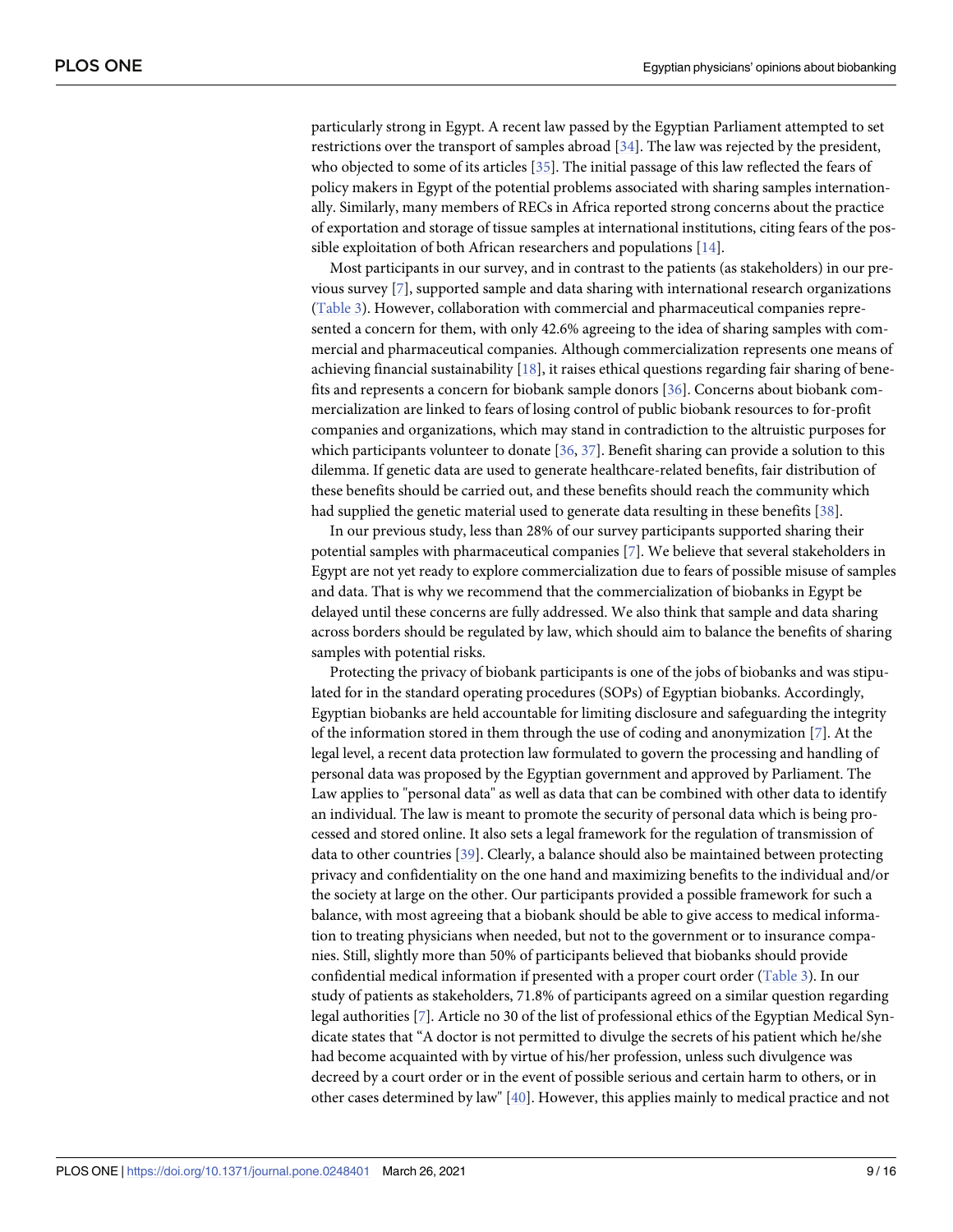<span id="page-9-0"></span>research. Thus, conditions where breach of confidentiality during clinical research would be justifiable must be clearly detailed by the syndicate or similar body.

The majority of participants in a survey conducted with different biobank stakeholders in Saudi Arabia, including researchers, physicians, medical students, donors, and members of the general public, agreed that confidentiality might be breached in specific cases with clear justifications. A number of situations they agreed would justifiably warrant such a breach included the presence of infectious and/or genetic disease that may affect others, or the presence of a court order [\[41\]](#page-14-0). In a study that aimed at exploring stakeholder perspectives on the use of biological samples for future unspecified research in Malawi, participants emphasized the importance of privacy and confidentiality and believed that it should be a top priority. They also indicated that there was a need for the formulation of guidelines to govern sharing and access to samples [\[42\]](#page-14-0). We think that there should be clear justifications for any breach of privacy if samples were to be used for purposes other than research, and this should be regulated by law.

#### **4. Perceptions and attitude issues related to governance of biobanks**

Millions of human samples are collected and stored in biobanks worldwide. The long-term storage of these samples and associated data raises questions about control and ownership of samples [\[43\]](#page-14-0). Most participants in our survey indicated a belief that biobanks are just custodians of the samples, but that they do not own them [\(Table](#page-5-0) 4). A study conducted to explore the views of university researchers' in the United States with regards to the ownership of human genetic specimens reported divergent views with regards to the ownership of retained specimens, with many study participants identifying more than one potential owner [\[43\]](#page-14-0).

A previous study proposed that custodianship would best describe the role of researchers and biobanks with regards to samples [[44](#page-14-0)]. Custodianship is defined as the responsibility of caretaking of biospecimens from initial collection until distribution of research findings whilst following a set of relevant operating principles [\[44\]](#page-14-0). This custodial model ensures transparency in research, protection of the rights of research participants, and accountability among all stakeholders involved in biospecimen research [[44](#page-14-0)]. Another study proposed a stewardship model, which stipulates that all members of the research team are responsible for the protection of participants' interests and well-being to the best of their abilities [[45](#page-14-0)]. Far superior to the concept of ownership, we believe that the concepts of custodianship and stewardship best describe the role of the biobanks in relation to the samples they maintain.

To support the growing need for high quality biospecimens and data, biobanks should have a business plan to achieve operational, social, and financial sustainability. Financial sustainability may be achieved through institutional support, together with the acquisition of shortterm and long-term grants [[18](#page-13-0)]. However, these methods of financial sustainability are not always readily available. Biobanks should thus consider cost recovery models and strategies, including biospecimen user fees for access to human specimens and data, and sales of services provided by these biobanks [\[46\]](#page-14-0). The concept of assigning user fees is different from commercialization, that latter of which has been a cause of significant controversy [[47](#page-14-0)]. Nevertheless, less than 50% of medical doctors participating in our survey agreed to the concept of user fees. We think that the majority of them confused user fees with the selling/commercialization of samples, which reflects a limited understanding of the differences between the two models.

#### **5. Perceptions regarding consent and participants' rights**

Biobanks store biospecimens and data for future unspecified research projects. Appropriate consent for sample donors must explain the scope and breadth of consent together with different elements of the biobank's governance framework [[48](#page-14-0)]. Several types of consent could be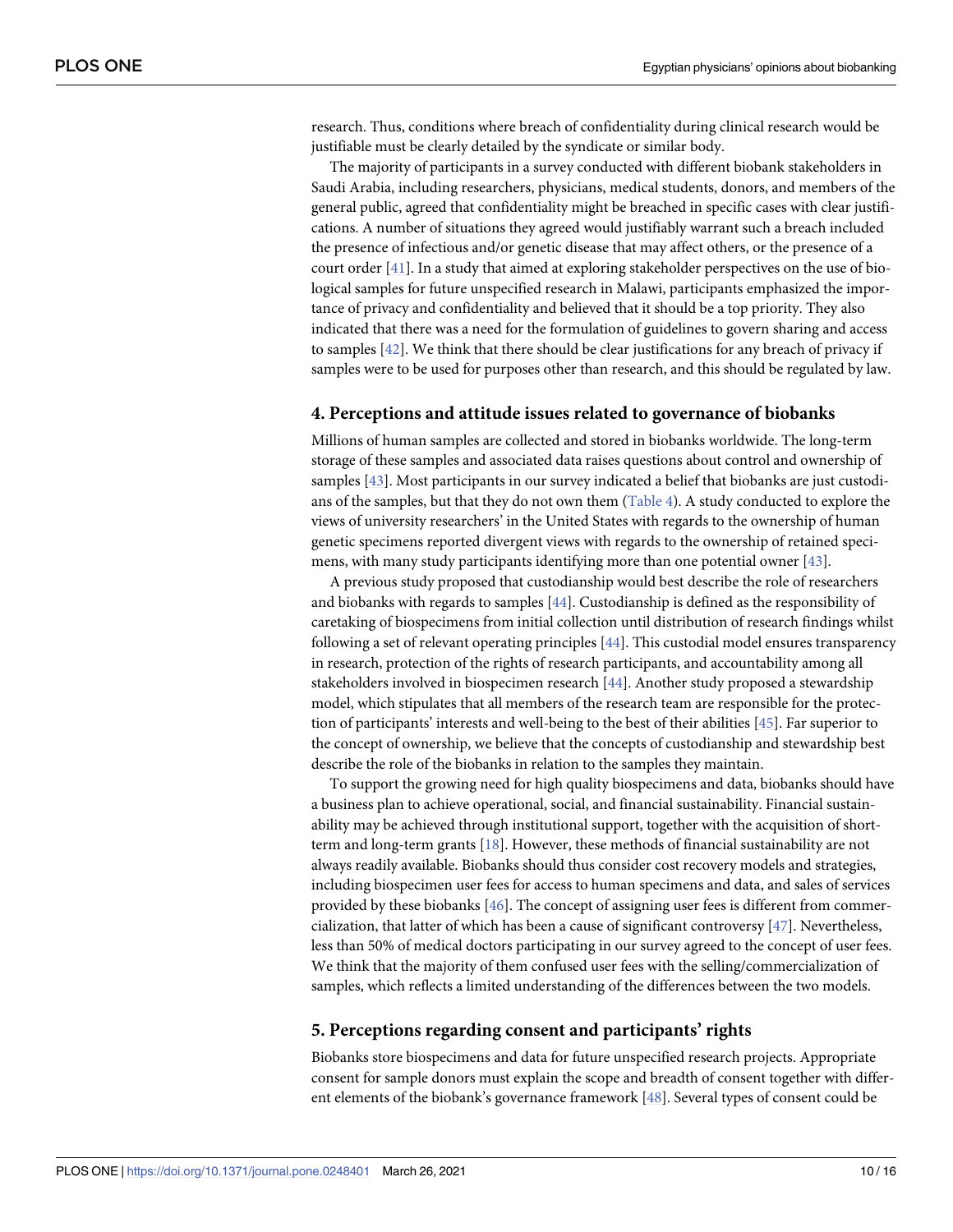<span id="page-10-0"></span>used by biobanks. These include, among others, specific consent (specific for a single research project), dynamic consent (using technology to allow participants to choose between broad consent or to approve a single study at a time), and tiered consent (where the participant allows some uses of the samples only and renewal of consent is needed for other studies [[10](#page-12-0), [47,](#page-14-0) [49](#page-14-0)]. A broad consent form that contains adequate details is regarded as a suitable model of consent for use in biobanks [[50](#page-14-0)]. Broad consent should detail the nature of the biobank and types of samples and data to be collected [[32](#page-13-0), [51–53\]](#page-14-0). It should be noted that broad consent is not equivalent to blanket consent, in which no details would be offered with regards to possible uses of samples. Lack of clarity about the differences between broad consent and blanket consent was a source of worry among RECs members in African countries [[14](#page-12-0)].

In our study, we chose to only ask participants about broad consent. This was done for two important reasons. Firstly, we believe that broad consent is the most suitable model of consent for Egyptian biobanks, being low-cost and flexible. Secondly, board consent is the only model of consent that has been adopted and approved by different biobanks in Egypt. In our survey, less than fifty percent of our participants agreed to the use of broad consent in biobanks [\(Table](#page-5-0) 5). We think that the majority of our participants had no prior knowledge of this type of consent and assumed that it would infringe on the right of sample donors to know how their samples would be used. Again, this reflects the knowledge gap which needs to be filled by biobankers in Egypt.

Another potential right of donors is the right to know results of research conducted using their samples [\[54\]](#page-14-0). The majority of participants in this survey, like patients in our previous study [\[7](#page-12-0)], believed in this right. A survey conducted to assess the opinions of stakeholders regarding the return of individual research results among researchers, physicians, and the general public in Saudi Arabia showed that there was a strong agreement among participants that sample donors have the right to learn the results of research conducted on samples they had donated if they wished, whether they would benefit directly or indirectly from knowing these results [\[55\]](#page-14-0).

Managing the return of research results and incidental findings is a complicated issue that raises a lot of ethical questions. Examples of these questions are questions of what should be returned and what results should be considered actionable versus those that should be labeled non-beneficial [\[55\]](#page-14-0). Another question is related to how results, which may include complex genetic findings, would be explained to a segment of donors. Such findings could be associated with stigma against them, or affect their ability to secure medical insurance, employment, or proper healthcare [\[56,](#page-14-0) [57](#page-15-0)]. The majority of Saudi health care professionals participating in a study that evaluated these issues agreed on the importance of returning research results and highlighted a number of possible challenges. These included a donor's possible emotion/psychological state; possible difficulties in achieving proper communication between donors and biobank representatives; questions about communicating uncertainties with regards to some research results; and questions with respect to funding of the costs of returning results [[54](#page-14-0)]. We believe that, for the time being, return of results should only be offered in the form of publications and not on individual bases. This should be clearly stated in consent forms. We also recommend the start of a broad discussion among concerned parties in Egypt of the best practices with regards to return or results. It is also essential to conduct training programs for genetic councilors on how to effectively communicate results with participants/patients.

#### **Conclusions and recommendations**

Although Egyptian physicians displayed an acceptable level of knowledge of biobanking, they had limited knowledge of the actual existence of biobanks in Egypt. They had concerns about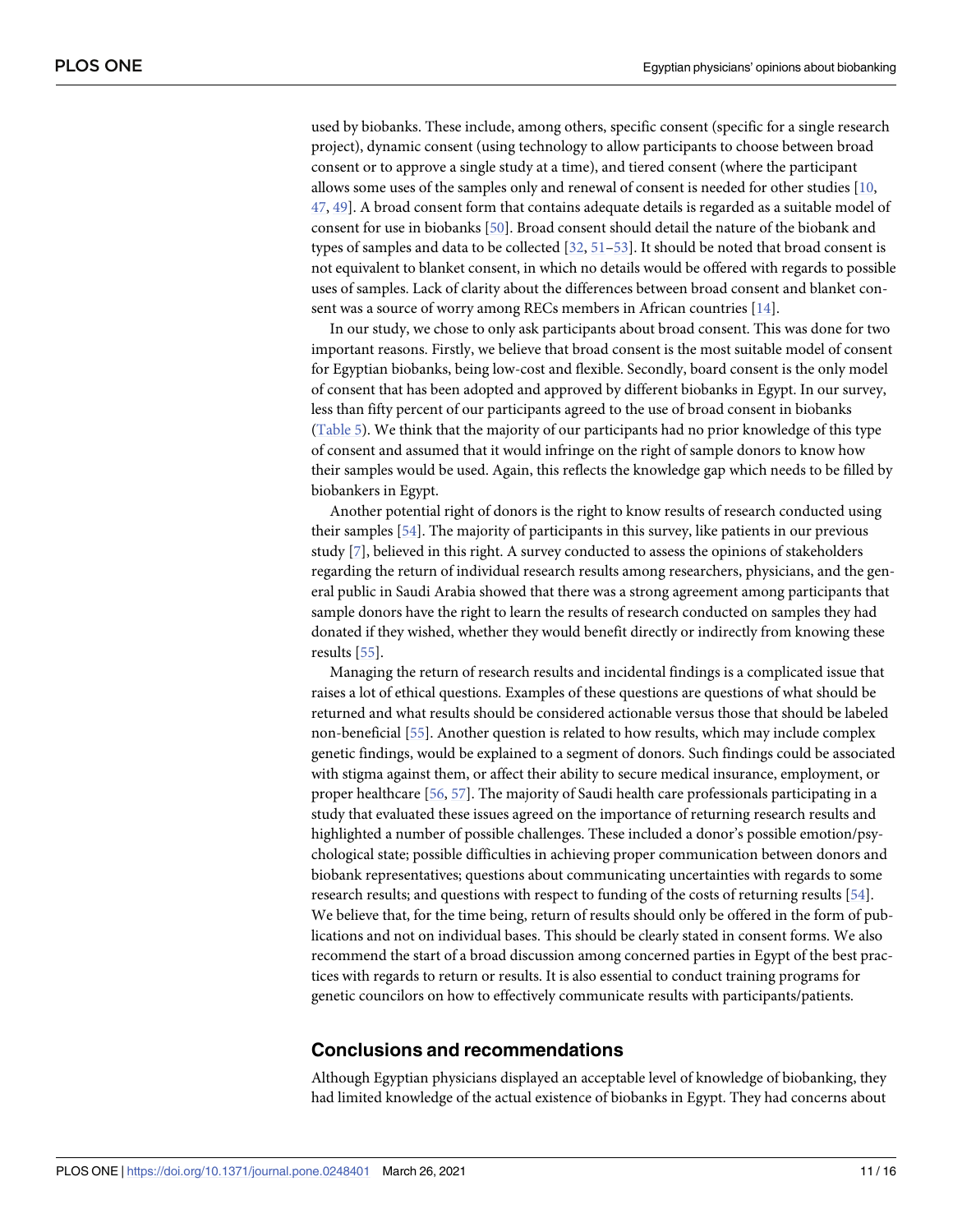<span id="page-11-0"></span>the commercialization of biobanks, the use of broad consent and about user fees. A knowledge gap exists among these important biobank stakeholders, which should be covered by active marketing and continuous engagement by biobankers in Egypt. Broad community-wide discussions are essential in order for stakeholders to reach consensus with regards to issues of commercialization and return of research results.

Based on the views of stakeholders and taking into consideration specific factors related to the Egyptian cultural norms and legal framework, we believe that biobanking ethical guidelines would be best developed through the collaboration of different RECs. Such collaboration could be facilitated by the Egyptian Network of Research Ethics Committees, which was founded in 2008 in order to help harmonize the work of different Egyptian RECs [\[58\]](#page-15-0). The network includes 23 ethics committees, which can work together to develop an ethical framework for biobanking activities in Egypt. The recently established network of Egyptian biobanks also has an important role to play in this aspect.

#### **Limitations of the study**

There have been some limitations to this study. Firstly, we collected data from physicians working in three governorates using a convenient sampling method for reasons of time and resource limitations. Although these governorates represent the main geographical regions of Egypt, and medical curricula in different medical schools are comparable, differences in research environments at these medical schools could have affected responses. Secondly, no attempt was conducted to ascertain the amount of bioethics education participants had received before recruiting them into the study. Bioethics education could have affected the responses of some participants, especially with regards to the different types of informed consent. Finally, conducting the survey online may have caused a degree of bias in favor of younger physicians, who are more likely to be comfortable using the internet and social media. Due to these limitations, this study would be regarded as an exploratory study rather that a nationally representative survey.

## **Supporting information**

**S1 [Table.](http://www.plosone.org/article/fetchSingleRepresentation.action?uri=info:doi/10.1371/journal.pone.0248401.s001) Background characteristics of the respondents (n = 223).** (DOCX)

**S2 [Table.](http://www.plosone.org/article/fetchSingleRepresentation.action?uri=info:doi/10.1371/journal.pone.0248401.s002) The relation between knowledge about biobanking and demographic characteristics of the respondents.** (DOCX)

**S3 [Table.](http://www.plosone.org/article/fetchSingleRepresentation.action?uri=info:doi/10.1371/journal.pone.0248401.s003) The relation between knowledge about biobanking and biobanking related variables of the respondents.** (DOCX)

**S1 [File.](http://www.plosone.org/article/fetchSingleRepresentation.action?uri=info:doi/10.1371/journal.pone.0248401.s004)**

(DOCX)

#### **Author Contributions**

**Conceptualization:** Ahmed Samir Abdelhafiz, Walaa A. Khairy.

**Data curation:** Ahmed Samir Abdelhafiz, Eman A. Sultan, Douaa M. Sayed, Walaa A. Khairy.

**Methodology:** Eman A. Sultan, Hany H. Ziady.

**Supervision:** Ahmed Samir Abdelhafiz.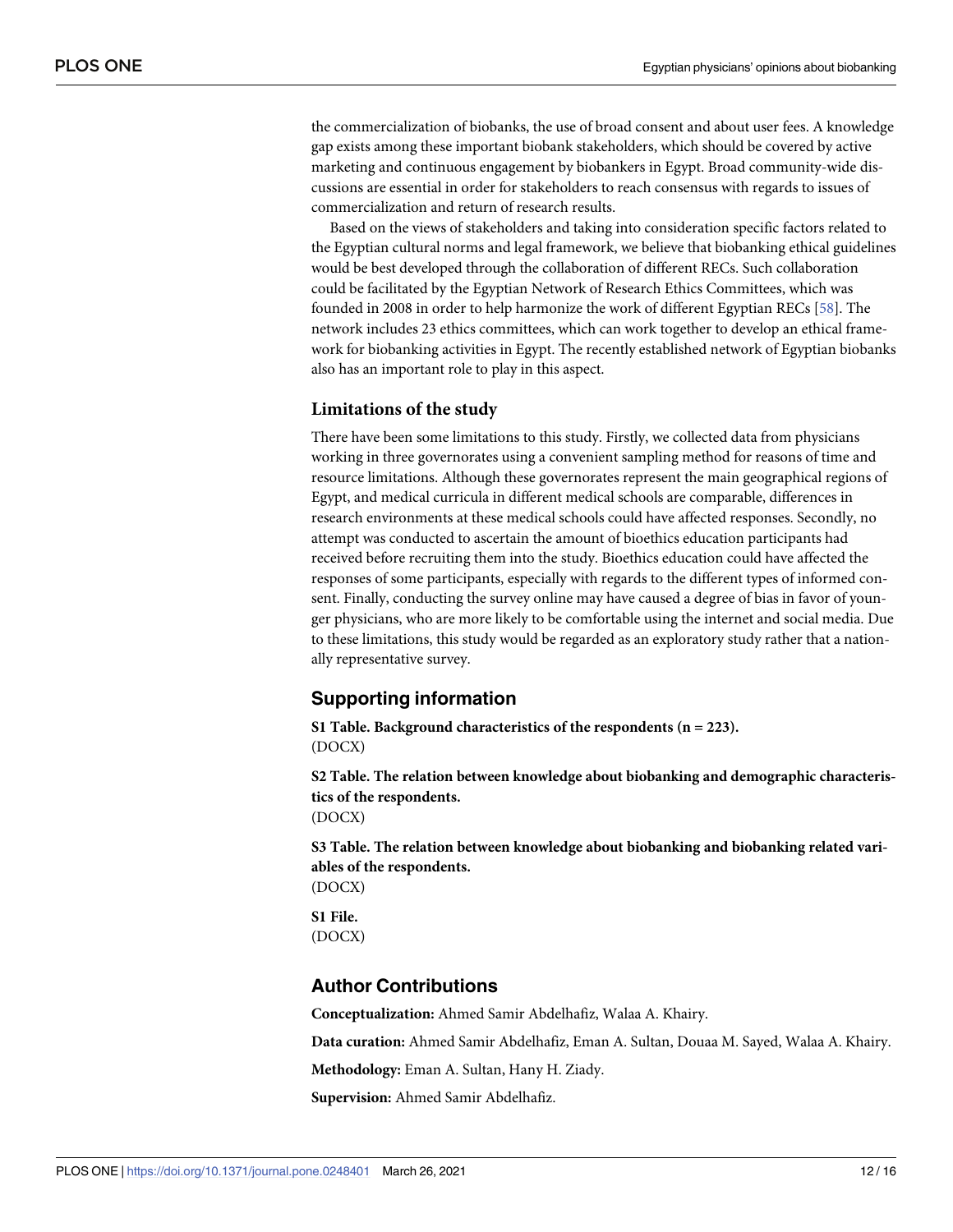<span id="page-12-0"></span>**Writing – original draft:** Ahmed Samir Abdelhafiz, Eman A. Sultan, Walaa A. Khairy.

**Writing – review & editing:** Ahmed Samir Abdelhafiz.

#### **References**

- **[1](#page-1-0).** Yakubu A, Tindana P, Matimba A, Littler K, Munung NS, Madden E, et al. Model framework for governance of genomic research and biobanking in Africa—a content description. AAS Open Res. 2018 Dec 12; 1:13. <https://doi.org/10.12688/aasopenres.12844.2> PMID: [30714023](http://www.ncbi.nlm.nih.gov/pubmed/30714023); PMCID: PMC6354903.
- **[2](#page-1-0).** Swede H, Stone CL, Norwood AR. National population-based biobanks for genetic research. Genet Med. 2007 Mar; 9(3):141–9. <https://doi.org/10.1097/gim.0b013e3180330039> PMID: [17413418](http://www.ncbi.nlm.nih.gov/pubmed/17413418).
- **[3](#page-1-0).** Amin L, Hashim H, Mahadi Z, Ismail K. Determinants of the willingness to participate in biobanking among Malaysian stakeholders in the Klang Valley. BMC Med Res Methodol. 2018 Dec 5; 18(1):163. <https://doi.org/10.1186/s12874-018-0619-2> PMID: [30518344;](http://www.ncbi.nlm.nih.gov/pubmed/30518344) PMCID: PMC6282379.
- **[4](#page-1-0).** Cambon-Thomsen A, Ducournau P, Gourraud PA, Pontille D. Biobanks for genomics and genomics for biobanks. Comp Funct Genomics. 2003; 4(6):628–34. <https://doi.org/10.1002/cfg.333> PMID: [18629026](http://www.ncbi.nlm.nih.gov/pubmed/18629026); PMCID: PMC2447308.
- **[5](#page-1-0).** Thompson R, McNamee MJ. Consent, ethics and genetic biobanks: the case of the Athlome project. BMC Genomics. 2017 Nov 14; 18(Suppl 8):830. <https://doi.org/10.1186/s12864-017-4189-1> PMID: [29143655](http://www.ncbi.nlm.nih.gov/pubmed/29143655); PMCID: PMC5688492.
- **[6](#page-6-0).** Husedzinovic A, Ose D, Schickhardt C, Fröhling S, Winkler EC. Stakeholders' perspectives on biobankbased genomic research: systematic review of the literature. Eur J Hum Genet. 2015 Dec; 23 (12):1607–14. <https://doi.org/10.1038/ejhg.2015.27> Epub 2015 Mar 4. PMID: [25735479](http://www.ncbi.nlm.nih.gov/pubmed/25735479); PMCID: PMC4795193.
- **[7](#page-2-0).** Abdelhafiz AS, Sultan EA, Ziady HH, Ahmed E, Khairy WA, Sayed DM, et al. What Egyptians think. Knowledge, attitude, and opinions of Egyptian patients towards biobanking issues. BMC Med Ethics. 2019 Aug 9; 20(1):57. <https://doi.org/10.1186/s12910-019-0394-6> PMID: [31399100](http://www.ncbi.nlm.nih.gov/pubmed/31399100); PMCID: PMC6689171.
- **8.** van Draanen J, Davidson P, Bour-Jordan H, Bowman-Carpio L, Boyle D, Dubinett S, et al. Assessing Researcher Needs for a Virtual Biobank. Biopreserv Biobank. 2017 Jun; 15(3):203–210. [https://doi.org/](https://doi.org/10.1089/bio.2016.0009) [10.1089/bio.2016.0009](https://doi.org/10.1089/bio.2016.0009) Epub 2016 Dec 8. PMID: [27929677;](http://www.ncbi.nlm.nih.gov/pubmed/27929677) PMCID: PMC5749588.
- **[9](#page-1-0).** De Souza YG, Greenspan JS. Biobanking past, present and future: responsibilities and benefits. AIDS. 2013; 27(3):303–312. <https://doi.org/10.1097/QAD.0b013e32835c1244> PMID: [23135167](http://www.ncbi.nlm.nih.gov/pubmed/23135167)
- **[10](#page-1-0).** Bledsoe MJ. Ethical Legal and Social Issues of Biobanking: Past, Present, and Future. Biopreserv Biobank. 2017 Apr; 15(2):142–147. <https://doi.org/10.1089/bio.2017.0030> Epub 2017 Apr 4. PMID: [28375760](http://www.ncbi.nlm.nih.gov/pubmed/28375760).
- **[11](#page-1-0).** Pathmasiri S., Deschênes M., Joly Y. et al. Intellectual property rights in publicly funded biobanks: much ado about nothing?. Nat Biotechnol 29, 319–323 (2011). [https://doi.org/10.1038/nbt.1834.](https://doi.org/10.1038/nbt.1834) <https://doi.org/10.1038/nbt.1834> PMID: [21478844](http://www.ncbi.nlm.nih.gov/pubmed/21478844)
- **[12](#page-1-0).** Abdelhafiz AS, Fouda MA, El-Jaafary SI, Farghly MI, Salem M, Tammam A, et al. Targeting Future Customers: An Introductory Biobanking Course for Undergraduate Students of Life Sciences. Biopreserv Biobank. 2017 Aug; 15(4):350–359. <https://doi.org/10.1089/bio.2016.0111> Epub 2017 Jun 2. PMID: [28574760](http://www.ncbi.nlm.nih.gov/pubmed/28574760).
- **[13](#page-1-0).** Alahmad G, Al-Jumah M, Dierickx K. Review of national research ethics regulations and guidelines in Middle Eastern Arab countries. BMC Med Ethics. 2012 Dec 12; 13:34. [https://doi.org/10.1186/1472-](https://doi.org/10.1186/1472-6939-13-34) [6939-13-34](https://doi.org/10.1186/1472-6939-13-34) PMID: [23234422](http://www.ncbi.nlm.nih.gov/pubmed/23234422); PMCID: PMC3576357.
- **[14](#page-1-0).** Tindana P., Yakubu A., Staunton C. et al. Engaging research ethics committees to develop an ethics and governance framework for best practices in genomic research and biobanking in Africa: the H3Africa model. BMC Med Ethics 20, 69 (2019). <https://doi.org/10.1186/s12910-019-0398-2> PMID: [31623617](http://www.ncbi.nlm.nih.gov/pubmed/31623617)
- **[15](#page-1-0).** Sleem H., El-Kamary S.S. & Silverman H.J. Identifying structures, processes, resources and needs of research ethics committees in Egypt. BMC Med Ethics 11, 12 (2010). [https://doi.org/10.1186/1472-](https://doi.org/10.1186/1472-6939-11-12) [6939-11-12](https://doi.org/10.1186/1472-6939-11-12) PMID: [20584332](http://www.ncbi.nlm.nih.gov/pubmed/20584332)
- **[16](#page-1-0).** Bjugn R, Casati B. Stakeholder analysis: a useful tool for biobank planning. Biopreserv Biobank. 2012 Jun; 10(3):239–44. <https://doi.org/10.1089/bio.2011.0047> PMID: [24835062](http://www.ncbi.nlm.nih.gov/pubmed/24835062).
- **[17](#page-1-0).** Simeon-Dubach D, Henderson MK. Sustainability in biobanking. Biopreserv Biobank. 2014 Oct; 12 (5):287–91. <https://doi.org/10.1089/bio.2014.1251> Epub 2014 Oct 14. PMID: [25314050](http://www.ncbi.nlm.nih.gov/pubmed/25314050).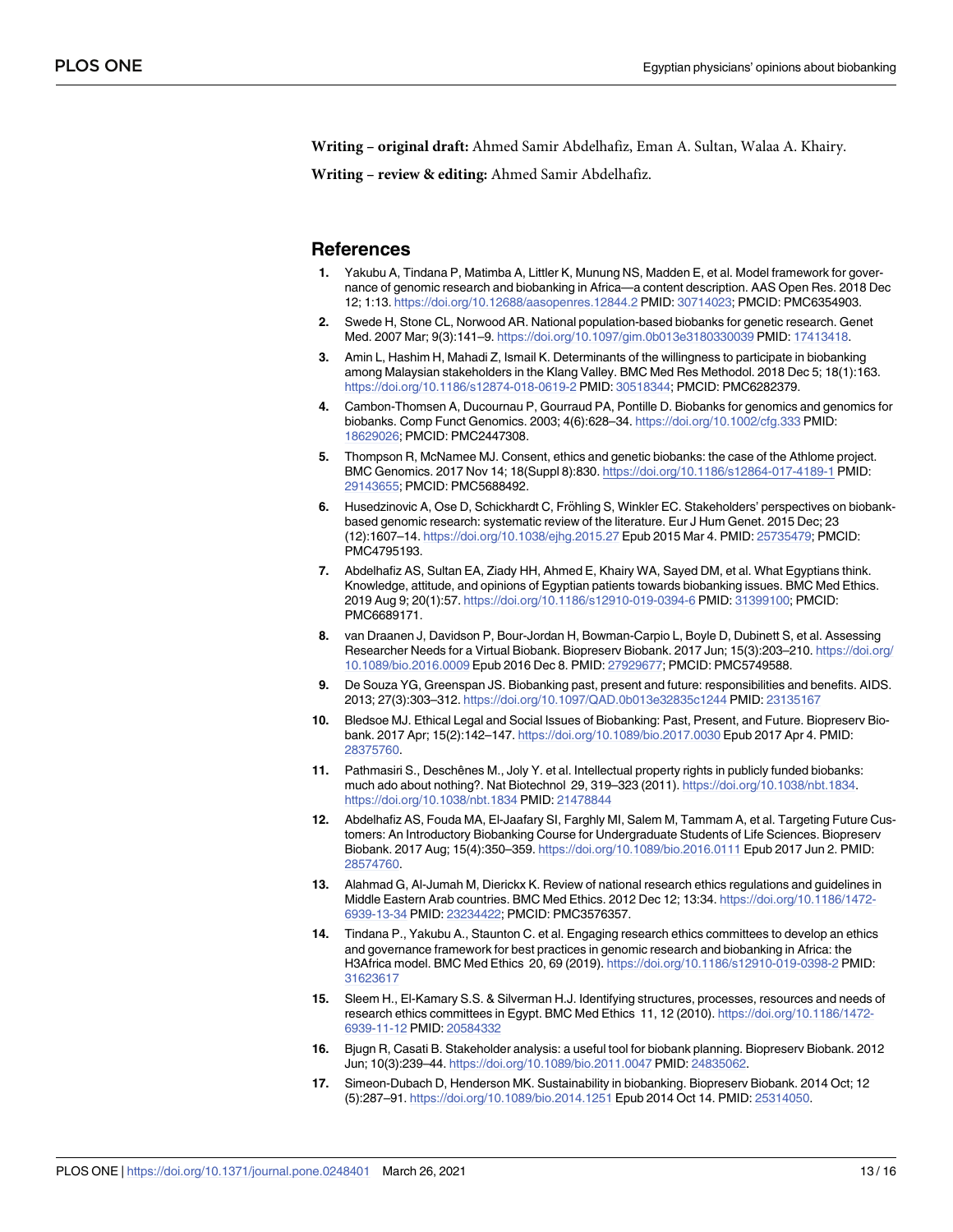- <span id="page-13-0"></span>**[18](#page-1-0).** Campos AH, Schreeder M, Parry-Jones A, Abdelhafiz AS, Larson D, Pruetz B, et al. Addressing the Challenge of Financial Sustainability in Biobanking. Biopreserv Biobank. 2015 Dec; 13(6):387–95. <https://doi.org/10.1089/bio.2015.29042.ahc> PMID: [26697907](http://www.ncbi.nlm.nih.gov/pubmed/26697907).
- **[19](#page-2-0).** Lhousni S., Boulouiz R., Abda N., Tajir M., Bellaoui M. and Ouarzane M. (2019) Assessment of Knowledge, Attitudes and Support of Health Professionals towards Biobanks in Eastern Morocco. Open Journal of Epidemiology, 9, 191–201. <https://doi.org/10.4236/ojepi.2019.93016>
- **[20](#page-2-0).** Wells KJ, Arevalo M, Meade CD, Gwede CK, Quinn GP, Luque JS, et al. Development and validation of the biobanking attitudes and knowledge survey (BANKS). Cancer Epidemiol Biomarkers Prev. 2014 Mar; 23(3):374–82. <https://doi.org/10.1158/1055-9965.EPI-13-0746> PMID: [24609846](http://www.ncbi.nlm.nih.gov/pubmed/24609846); PMCID: PMC3955026.
- **[21](#page-3-0).** World Medical Association. World Medical Association Declaration of Helsinki: ethical principles for medical research involving human subjects. JAMA. 2013; 310(20):2191–2194. [https://doi.org/10.1001/](https://doi.org/10.1001/jama.2013.281053) [jama.2013.281053](https://doi.org/10.1001/jama.2013.281053) PMID: [24141714](http://www.ncbi.nlm.nih.gov/pubmed/24141714)
- **[22](#page-6-0).** Murphy M, Garrett SB, Boyd E, Dry S, Dohan D. Engaging Diverse Stakeholders to Inform Biobank Governance. Biopreserv Biobank. 2017 Aug; 15(4):393–395. <https://doi.org/10.1089/bio.2016.0061> Epub 2017 Feb 2. PMID: [28151003](http://www.ncbi.nlm.nih.gov/pubmed/28151003); PMCID: PMC5582586.
- **[23](#page-6-0).** Cheah S, O'Donoghue S, Daudt H, Dee S, LeBlanc J, Braun L, et al. Permission to contact (PTC)—a strategy to enhance patient engagement in translational research. Biopreserv Biobank. 2013 Aug; 11 (4):245–52. <https://doi.org/10.1089/bio.2013.0023> PMID: [24845592](http://www.ncbi.nlm.nih.gov/pubmed/24845592).
- **[24](#page-6-0).** Caixeiro NJ, Byun HL, Descallar J, Levesque JV, de Souza P, Soon Lee C. Health professionals' opinions on supporting a cancer biobank: identification of barriers to combat biobanking pitfalls. Eur J Hum Genet. 2016 May; 24(5):626–32. <https://doi.org/10.1038/ejhg.2015.191> Epub 2015 Sep 2. PMID: [26328505](http://www.ncbi.nlm.nih.gov/pubmed/26328505); PMCID: PMC4930095.
- **[25](#page-6-0).** Abdelhafiz AS, Mohammed Z, Ibrahim ME, Ziady HH, Alorabi M, Ayyad M, et al. Knowledge, Perceptions, and Attitude of Egyptians Towards the Novel Coronavirus Disease (COVID-19). J Community Health. 2020 Oct; 45(5):881–890. <https://doi.org/10.1007/s10900-020-00827-7> PMID: [32318986](http://www.ncbi.nlm.nih.gov/pubmed/32318986); PMCID: PMC7173684.
- **[26](#page-7-0).** Labib RM, Hassanain O, Alaa M, Ahmed S, Abou El-Naga S. Planning Today for Tomorrow's Research: Analysis of Factors Influencing Participation in a Pediatric Cancer Research Biorepository. Front Oncol. 2018 Jan 12; 7:324. <https://doi.org/10.3389/fonc.2017.00324> PMID: [29376026;](http://www.ncbi.nlm.nih.gov/pubmed/29376026) PMCID: PMC5770368.
- **[27](#page-7-0).** The Egyptian Constitution 2014 Available online at <https://bit.ly/2T3RP8C> (Accessed 7 August, 2020)
- **[28](#page-7-0).** Alahmad G, Dierickx K. What do Islamic institutional fatwas say about medical and research confidentiality and breach of confidentiality? Dev World Bioeth. 2012 Aug; 12(2):104–12. [https://doi.org/10.1111/](https://doi.org/10.1111/j.1471-8847.2012.00329.x) [j.1471-8847.2012.00329.x](https://doi.org/10.1111/j.1471-8847.2012.00329.x) Epub 2012 Jun 18. PMID: [22702346.](http://www.ncbi.nlm.nih.gov/pubmed/22702346)
- **[29](#page-7-0).** Alahmad G, Dierickx K. Ethics of Research Biobanks: Islamic Perspectives. Biopreserv Biobank. 2018 Jun; 16(3):179–185. <https://doi.org/10.1089/bio.2017.0067> Epub 2018 Mar 13. PMID: [29634351](http://www.ncbi.nlm.nih.gov/pubmed/29634351).
- **[30](#page-7-0).** Qatar biobank, Frequently Asked Questions, Available online at: [https://www.qatarbiobank.org.qa/find](https://www.qatarbiobank.org.qa/find-out-more#11)[out-more#11](https://www.qatarbiobank.org.qa/find-out-more#11) (Accessed 7 August, 2020)
- **[31](#page-7-0).** Langhof H, Kahrass H, Sievers S, Strech D. Access policies in biobank research: what criteria do they include and how publicly available are they? A cross-sectional study. Eur J Hum Genet. 2017 Feb; 25 (3):293–300. <https://doi.org/10.1038/ejhg.2016.172> Epub 2016 Dec 21. PMID: [28000694](http://www.ncbi.nlm.nih.gov/pubmed/28000694); PMCID: PMC5315509.
- **[32](#page-7-0).** OECD Guidelines for Human Biobanks and Genetic Research Databases (HBGRDs). Available online at: [http://www.oecd.org/sti/emerging-tech/guidelines-for-human-biobanks-and-genetic-research](http://www.oecd.org/sti/emerging-tech/guidelines-for-human-biobanks-and-genetic-research-databases.htm)[databases.htm](http://www.oecd.org/sti/emerging-tech/guidelines-for-human-biobanks-and-genetic-research-databases.htm). (Accessed 15 January 2021)
- **[33](#page-7-0).** Knoppers BM. Framework for responsible sharing of genomic and health-related data. Hugo J. 2014 Dec; 8(1):3. <https://doi.org/10.1186/s11568-014-0003-1> Epub 2014 Oct 17. PMID: [27090251](http://www.ncbi.nlm.nih.gov/pubmed/27090251); PMCID: PMC4685158.
- **[34](#page-8-0).** The proposed law of clinical medical research. Available at <https://bit.ly/2> EB6va8 (Accessed 15 January 2021).
- **[35](#page-8-0).** The president objects to the law of clinical medical research. Available at [https://www.almasryalyoum.](https://www.almasryalyoum.com/news/details/1328846) [com/news/details/1328846.](https://www.almasryalyoum.com/news/details/1328846) (Accessed 15 January 2021).
- **[36](#page-8-0).** Nicol D, Critchley C, McWhirter R, Whitton T. Understanding public reactions to commercialization of biobanks and use of biobank resources. SocSci Med. 2016 Aug; 162:79–87. [https://doi.org/10.1016/j.](https://doi.org/10.1016/j.socscimed.2016.06.028) [socscimed.2016.06.028](https://doi.org/10.1016/j.socscimed.2016.06.028) Epub 2016 Jun 16. PMID: [27343817](http://www.ncbi.nlm.nih.gov/pubmed/27343817).
- **[37](#page-8-0).** Caulfield T, Burningham S, Joly Y, et al. A review of the key issues associated with the commercialization of biobanks. J Law Biosci. 2014; 1(1):94–110. Published 2014 Feb 25. [https://doi.org/10.1093/jlb/](https://doi.org/10.1093/jlb/lst004) [lst004](https://doi.org/10.1093/jlb/lst004) PMID: [27774156](http://www.ncbi.nlm.nih.gov/pubmed/27774156)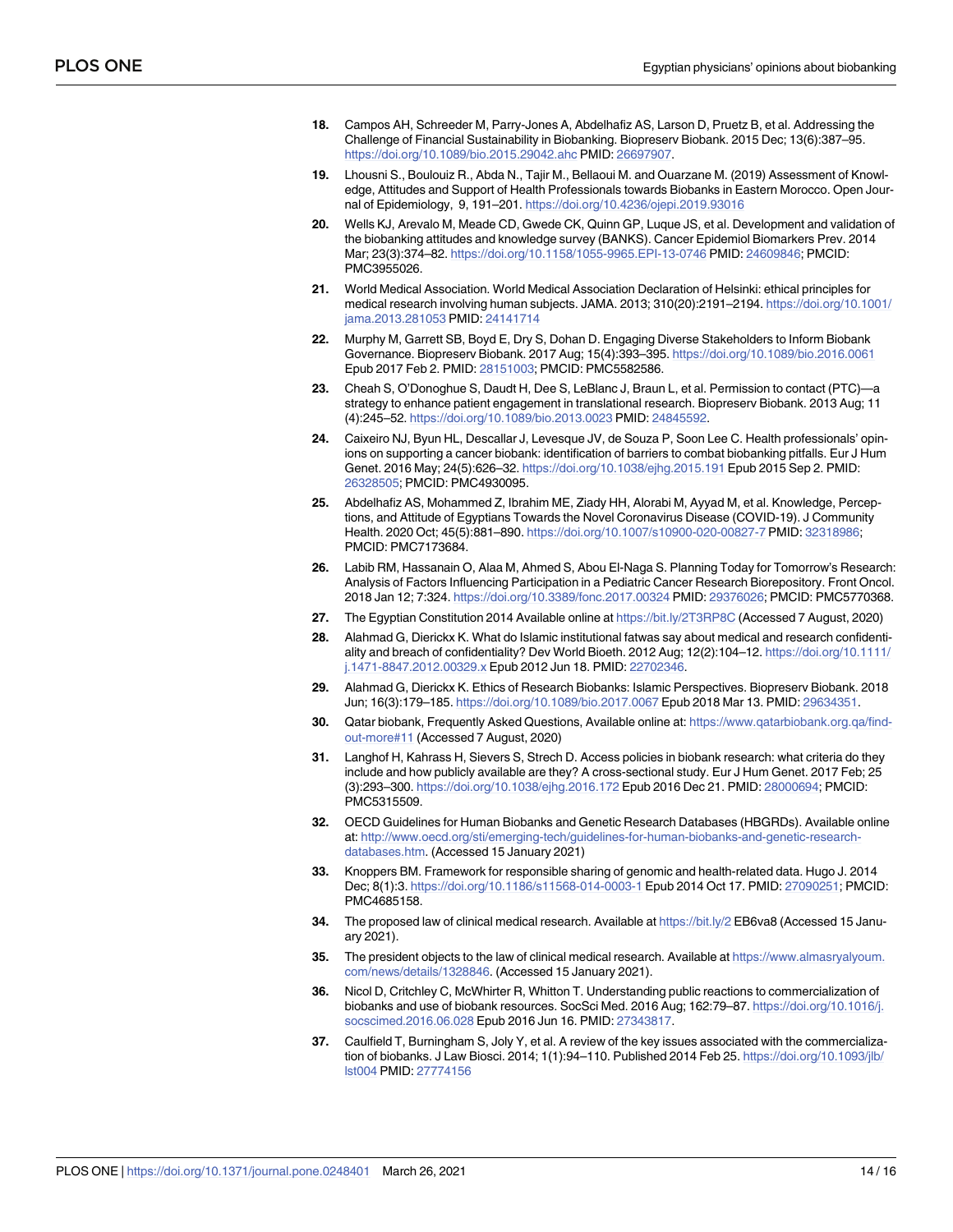- <span id="page-14-0"></span>**[38](#page-8-0).** Intellectual property and commercialisation\_2018 ASSAF\_Human Genetics and Genomics in SA, ethical, legal and social implications consensus study.DOI [http://dx.doi.org/10.17159/assaf.2018/0033.](http://dx.doi.org/10.17159/assaf.2018/0033) Available online at <https://research.assaf.org.za/handle/20.500.11911/106> (Accessed 15 January 2021)
- **[39](#page-8-0).** Data protection lawa enters into force. Available at [https://www.clydeco.com/en/insights/2020/10/](https://www.clydeco.com/en/insights/2020/10/egypt-s-data-protection-law-enters-into-force) [egypt-s-data-protection-law-enters-into-force](https://www.clydeco.com/en/insights/2020/10/egypt-s-data-protection-law-enters-into-force) (Accessed 15 January 2021).
- **[40](#page-8-0).** The list of professional ethics of the Egyptian Medical Syndicate. Available at [\(http://www.ems.org.eg/](http://www.ems.org.eg/userfiles/file/kanon/leha.doc) [userfiles/file/kanon/leha.doc](http://www.ems.org.eg/userfiles/file/kanon/leha.doc) (Accessed 15 January 2021).
- **[41](#page-9-0).** Alahmad G, Hifnawy T, Abbasi B, Dierickx K. Attitudes toward medical and genetic confidentiality in the Saudi research biobank: An exploratory survey. Int J Med Inform. 2016 Mar; 87:84–90. [https://doi.org/](https://doi.org/10.1016/j.ijmedinf.2015.12.015) [10.1016/j.ijmedinf.2015.12.015](https://doi.org/10.1016/j.ijmedinf.2015.12.015) Epub 2015 Dec 30. PMID: [26806715](http://www.ncbi.nlm.nih.gov/pubmed/26806715).
- **[42](#page-9-0).** Matandika L, Ngóngóla RT, Mita K, Manda-Taylor L, Gooding K, Mwale D, et al. A qualitative study exploring stakeholder perspectives on the use of biological samples for future unspecified research in Malawi. BMC Med Ethics. 2020 Jul 20; 21(1):61. <https://doi.org/10.1186/s12910-020-00503-4> PMID: [32689995](http://www.ncbi.nlm.nih.gov/pubmed/32689995); PMCID: PMC7372640.
- **[43](#page-9-0).** Cadigan RJ, Easter MM, Dobson AW, Davis AM, Rothschild BB, Zimmer C, et al. "That's a good question": university researchers' views on ownership and retention of human genetic specimens. Genet Med. 2011 Jun; 13(6):569–75. <https://doi.org/10.1097/GIM.0b013e318211a9c2> PMID: [21659952;](http://www.ncbi.nlm.nih.gov/pubmed/21659952) PMCID: PMC3385643.
- Yassin R, Lockhart N, González del Riego M, Pitt K, Thomas JW, Weiss L, et al. Custodianship as an ethical framework for biospecimen-based research. Cancer Epidemiol Biomarkers Prev. 2010 Apr; 19 (4):1012–5. <https://doi.org/10.1158/1055-9965.EPI-10-0029> Epub 2010 Mar 23. PMID: [20332272;](http://www.ncbi.nlm.nih.gov/pubmed/20332272) PMCID: PMC2858050.
- **[45](#page-9-0).** Fullerton SM, Anderson NR, Guzauskas G, Freeman D, Fryer-Edwards K. Meeting the governance challenges of next-generation biorepository research. Sci Transl Med. 2010 Jan 20; 2(15):15cm3. <https://doi.org/10.1126/scitranslmed.3000361> PMID: [20371468](http://www.ncbi.nlm.nih.gov/pubmed/20371468); PMCID: PMC3038212.
- **[46](#page-9-0).** Matzke LA, Babinszky S, Slotty A, Meredith A, Castillo-Pelayo T, Henderson MK, et al. Biospecimen User Fees: Global Feedback on a Calculator Tool. Biopreserv Biobank. 2017 Feb; 15(1):57–64. [https://](https://doi.org/10.1089/bio.2016.0027) [doi.org/10.1089/bio.2016.0027](https://doi.org/10.1089/bio.2016.0027) Epub 2016 Aug 30. PMID: [27576065](http://www.ncbi.nlm.nih.gov/pubmed/27576065); PMCID: PMC5335806.
- **[47](#page-9-0).** Common Minimum Technical Standards and Protocols for Biobanks Dedicated to Cancer Research (2017). Available online at: <https://www.iarc.fr/media-centre-iarc-news-technicalreport-44/> (Accessed 15 January 2021).
- **[48](#page-9-0).** Strech D, Bein S, Brumhard M, Eisenmenger W, Glinicke C, Herbst T, et al. A template for broad consent in biobank research. Results and explanation of an evidence and consensus-based development process. Eur J Med Genet. 2016 Jun; 59(6–7):295–309. <https://doi.org/10.1016/j.ejmg.2016.04.002> Epub 2016 Apr 26. PMID: [27130428](http://www.ncbi.nlm.nih.gov/pubmed/27130428).
- **[49](#page-10-0).** Hansson MG. Ethics and biobanks. Br J Cancer. 2009 Jan 13; 100(1):8–12. [https://doi.org/10.1038/sj.](https://doi.org/10.1038/sj.bjc.6604795) [bjc.6604795](https://doi.org/10.1038/sj.bjc.6604795) Epub 2008 Nov 25. PMID: [19034276](http://www.ncbi.nlm.nih.gov/pubmed/19034276); PMCID: PMC2634684.
- **[50](#page-10-0).** Mikkelsen RB, Gjerris M, Waldemar G, Sandøe P. Broad consent for biobanks is best—provided it is also deep. BMC Med Ethics. 2019 Oct 15; 20(1):71. <https://doi.org/10.1186/s12910-019-0414-6> PMID: [31615491](http://www.ncbi.nlm.nih.gov/pubmed/31615491); PMCID: PMC6794864.
- **[51](#page-10-0).** Ethics and Governance Framework for Best Practice in Genomic Research and Biobanking in Africa. (2017). Available online at [https://www.sun.ac.za/english/faculty/healthsciences/rdsd/Documents/Final](https://www.sun.ac.za/english/faculty/healthsciences/rdsd/Documents/Final%20Framework%20for%20African%20genomics%20and%20biobanking_SC_February%202017%20II%20.pdf) [%20Framework%20for%20African%20genomics%20and%20biobanking\\_SC\\_February%202017%](https://www.sun.ac.za/english/faculty/healthsciences/rdsd/Documents/Final%20Framework%20for%20African%20genomics%20and%20biobanking_SC_February%202017%20II%20.pdf) [20II%20.pdf](https://www.sun.ac.za/english/faculty/healthsciences/rdsd/Documents/Final%20Framework%20for%20African%20genomics%20and%20biobanking_SC_February%202017%20II%20.pdf) (Accessed 15 January 2021)
- **52.** NCI Best Practices for Biospecimen Resources (2016). Available online at [https://biospecimens.](https://biospecimens.cancer.gov/bestpractices/2016-NCIBestPractices.pdf) [cancer.gov/bestpractices/2016-NCIBestPractices.pdf](https://biospecimens.cancer.gov/bestpractices/2016-NCIBestPractices.pdf) (Accessed 15 January 2021)
- **[53](#page-10-0).** ISBER Best Practices 4th Edition (2018). Available online at [https://www.isber.org/page/](https://www.isber.org/page/BPDownload4ed) [BPDownload4ed](https://www.isber.org/page/BPDownload4ed) (Accessed 15 January 2021).
- **[54](#page-10-0).** Alahmad G, Alzahrany H, Almutairi AF. Returning Results of Stored Biological Samples and Biobanks: Perspectives of Saudi Arabian Biomedical Researchers. Biopreserv Biobank. 2020 Oct; 18(5):395– 402. <https://doi.org/10.1089/bio.2020.0002> Epub 2020 Jul 20. PMID: [32706976](http://www.ncbi.nlm.nih.gov/pubmed/32706976).
- **[55](#page-10-0).** Alahmad G, Dierickx K. Return of Research Results in the Saudi Biobank: An Exploratory Survey. Genet Test Mol Biomarkers. 2017 Mar; 21(3):166–170. <https://doi.org/10.1089/gtmb.2016.0396> Epub 2017 Jan 24. PMID: [28118041](http://www.ncbi.nlm.nih.gov/pubmed/28118041).
- **[56](#page-10-0).** Abdelhafiz AS, Alorabi M. Social Stigma: The Hidden Threat of COVID-19. Front Public Health. 2020; 8:429. Published 2020 Aug 28. <https://doi.org/10.3389/fpubh.2020.00429> PMID: [32984238](http://www.ncbi.nlm.nih.gov/pubmed/32984238)